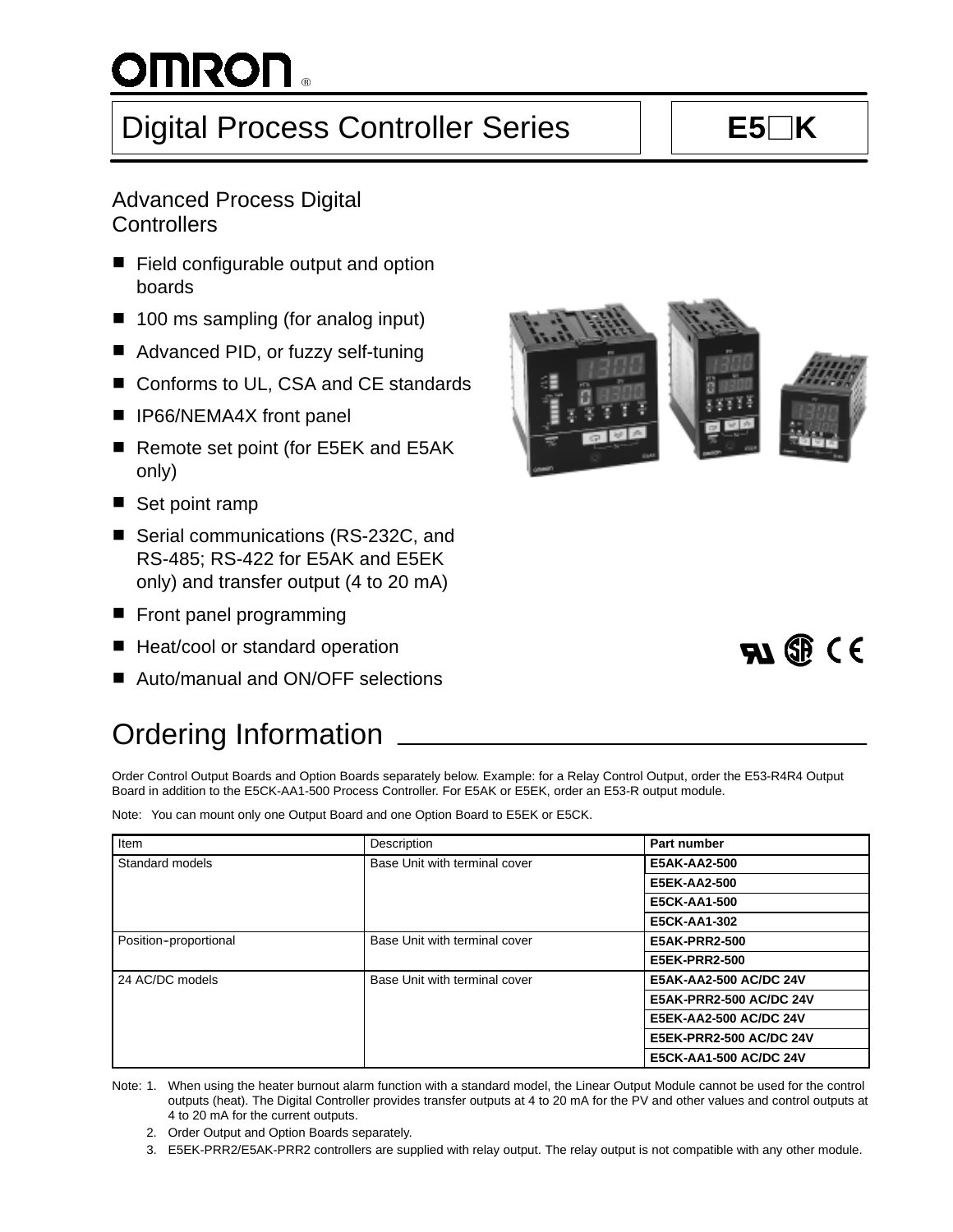| Ordering Information Table |  | continued from previous page |  |  |
|----------------------------|--|------------------------------|--|--|
|----------------------------|--|------------------------------|--|--|

| Item                                   | Description           | <b>Part number</b> |
|----------------------------------------|-----------------------|--------------------|
| Output Module (for E5AK and E5EK only) | Relay                 | <b>E53-R</b>       |
|                                        | <b>SSR</b>            | E53-S              |
|                                        | Pulse (NPN) 12 VDC    | E53-Q              |
|                                        | Pulse (NPN) 24 VDC    | E53-Q3             |
|                                        | Pulse (PNP) 24 VDC    | E53-Q4             |
|                                        | Linear $(4 to 20 mA)$ | E53-C3             |
|                                        | Linear (0 to 20 mA)   | E53-C3D            |
|                                        | Linear (0 to 10 V)    | E53-V34            |
|                                        | Linear (0 to 5 $V$ )  | E53-V35            |

Note: 1. The Digital Controller uses a dedicated, high-resolution Output Module. The E53-C Current Output Module for the E5 $\Box$ X cannot be used with the Digital Controller.

2. If the control period is less than 5 seconds, use solid state relay or pulse voltage.

| Item                         | Description               | Part number |
|------------------------------|---------------------------|-------------|
| Output Board (for E5CK only) | Relay/Relay (See note.)   | E53-R4R4    |
|                              | Pulse (NPN)/Relay         | E53-Q4R4    |
|                              | Pulse (PNP)/Relay         | E53-Q4HR4   |
|                              | Pulse (NPN)/Pulse (NPN)   | E53-Q4Q4    |
|                              | Pulse (PNP)/Pulse (PNP)   | E53-Q4HQ4H  |
|                              | Linear (4 to 20 mA)/Relay | E53-C4R4    |
|                              | Linear (0 to 20 mA)/Relay | E53-C4DR4   |
|                              | Linear (0 to 10 V)/Relay  | E53-V44R4   |

Note: If the control period is less than 5 seconds, use solid state relay or pulse voltage.

| Item                                  | Description                  | Part number |
|---------------------------------------|------------------------------|-------------|
| Option Board (for E5AK and E5EK only) | Communication (RS-232C)      | E53-AK01    |
|                                       | Communication (RS-422)       | E53-AK02    |
|                                       | Communication (RS-485)       | E53-AK03    |
|                                       | Event input                  | E53-AKB     |
|                                       | Transfer output (4 to 20 mA) | E53-AKF     |

Note: 1. The E5AK allows a maximum of three Option Boards to be mounted. Refer to pages 25-26 for mounting combinations.

2. The E5EK and E5CK allows only one Option Board to be mounted.

| <b>I</b> tem                 | Description                  | <b>Part number</b> |
|------------------------------|------------------------------|--------------------|
| Option Board (for E5CK only) | Communication (RS-232C)      | E53-CK01           |
|                              | Communication (RS-485)       | <b>E53-CK03</b>    |
|                              | Event input                  | E53-CKB            |
|                              | Transfer output (4 to 20 mA) | E53-CKF            |

## **ACCESSORIES (ORDER SEPARATELY)**

| I Item                                  | Hole Diameter | <b>Part number</b> |  |
|-----------------------------------------|---------------|--------------------|--|
| Current Transformer (for E5AK and E5EK) | $15.8$ mm     | <b>E54-CT1</b>     |  |
| only)                                   | 12.0 mm       | <b>E54-CT3</b>     |  |

Note: CT is required when the heater burnout alarm function is used.

| <b>I</b> tem          | Connectable Models | <b>Part number</b> |
|-----------------------|--------------------|--------------------|
| <b>Terminal Cover</b> | E5AK               | E53-COV0809        |
|                       | E5EK               | <b>E53-COV08</b>   |
|                       | E <sub>5</sub> CK  | <b>E53-COV07</b>   |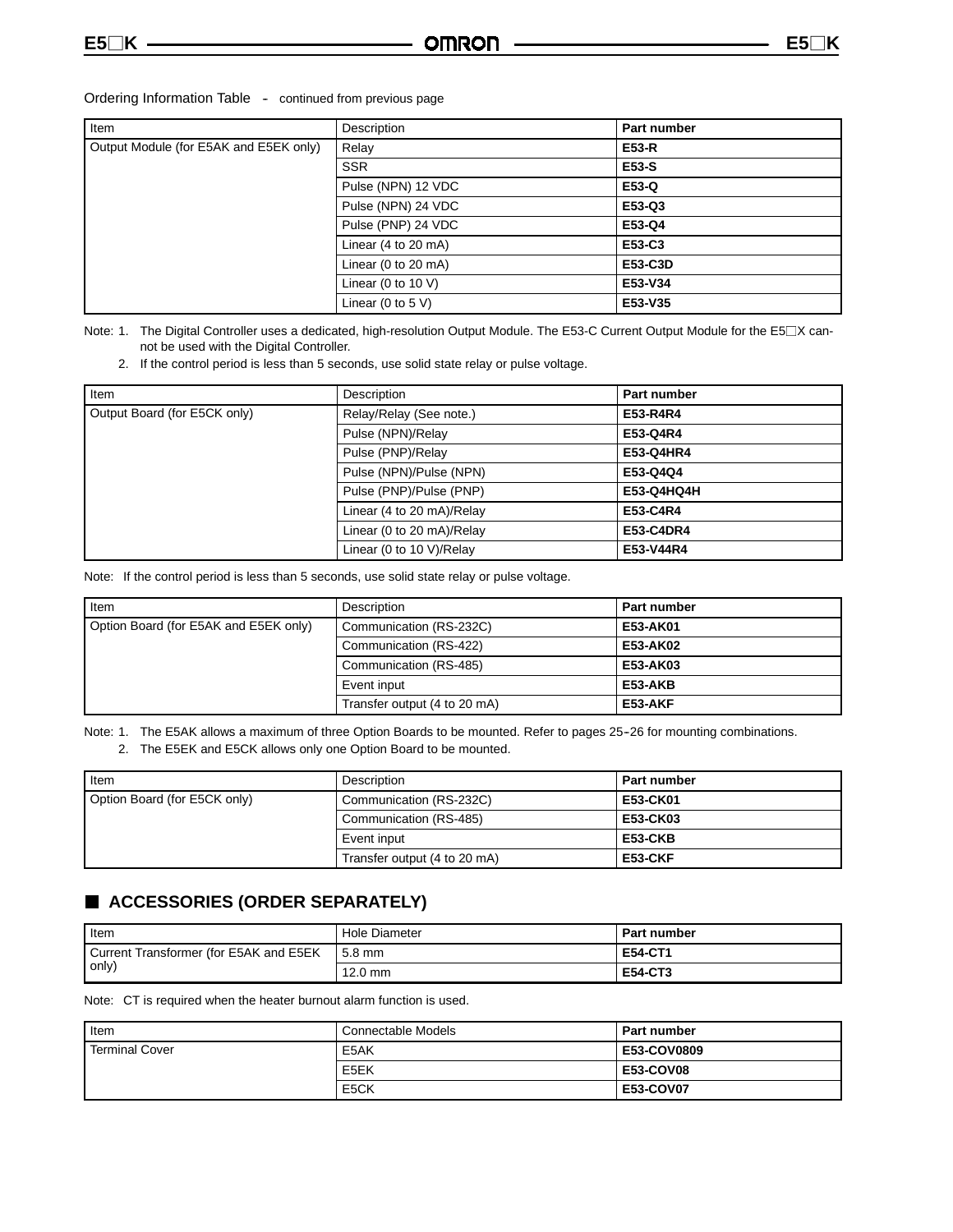## **INPUT TYPES (SELECTABLE WITH INPUT JUMPER CONNECTOR)**

### **Platinum Resistance Thermometer (RTD's)**

| Input (field selectable) |         | JPt100            | Pt100             |
|--------------------------|---------|-------------------|-------------------|
| Range                    | $\circ$ | $-199.9$ to 650.0 | $-199.9$ to 650.0 |
| ◦⊏                       |         | $-199.9$ to 999.9 | $-199.9$ to 999.9 |
| Input setting number     |         |                   |                   |

### **Thermocouple**

| Input (field<br>selectable)<br>(see note) |                    | K1                    | K <sub>2</sub>     | J1                   | J2                 |                         | E           | ┕                    | L2                 | U                       | N                     | R                       | ⌒<br>c      | B                  | W                | PLII        |
|-------------------------------------------|--------------------|-----------------------|--------------------|----------------------|--------------------|-------------------------|-------------|----------------------|--------------------|-------------------------|-----------------------|-------------------------|-------------|--------------------|------------------|-------------|
| Range                                     | °C                 | $-200$<br>to<br>,300  | 0.0<br>to<br>500.0 | $-100$<br>to<br>850  | 0.0<br>to<br>400.0 | $-199.9$<br>to<br>400.0 | to<br>600   | $-100$<br>to<br>850  | 0.0<br>to<br>400.0 | $-199.9$<br>to<br>400.0 | $-200$<br>to<br>.300  | to<br>.700              | to<br>.700  | 100<br>to<br>1.800 | to<br>2,300      | to<br>1,300 |
|                                           | $\circ \mathsf{F}$ | $-300$<br>to<br>2,300 | 0.0<br>to<br>900.0 | $-100$<br>to<br>.500 | 0.0<br>to<br>750.0 | $-199.9$<br>to<br>700.0 | to<br>1.100 | $-100$<br>to<br>.500 | 0.0<br>to<br>750.0 | $-199.9$<br>to<br>700.0 | $-300$<br>to<br>2.300 | $\Omega$<br>to<br>3.000 | to<br>3.000 | 300<br>to<br>3.200 | 0<br>to<br>4.100 | to<br>2,300 |
| Input setting<br>number                   |                    | $\cdot$ 2             | 3                  | 4                    | 5                  | 6                       |             | 8                    | 9                  | 10                      | 11                    | 12                      | 13          | 14                 | 15               | 16          |

Note: 1. Setting number is factory-set to 2 (K1).

2. Thermocouple W is W/Re5-26 (tungsten rhenium 5, tungsten rhenium 26).

### **Current/Voltage**

| Input (field selectable) | Current input | Voltage input |          |           |    |
|--------------------------|---------------|---------------|----------|-----------|----|
|                          | 4 to 20 mA    | to 5 V2       | $0$ to 5 | 0 to 10 V |    |
| Input setting number     |               | 18            | 19       | 20        | 21 |

Note: When a current/voltage input is selected, the decimal point is fully adjustable.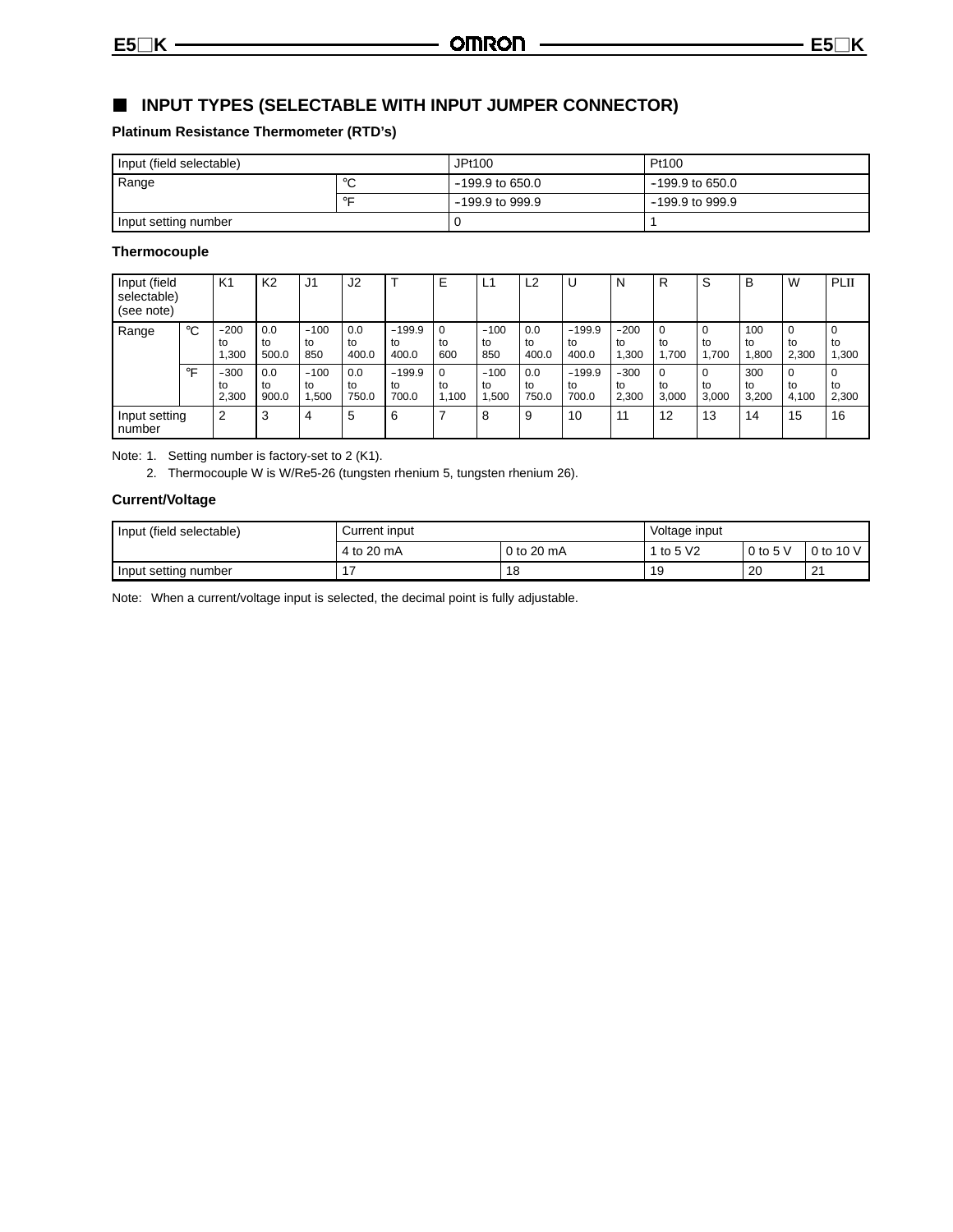# Specifications

## **RATINGS**

| Model number                                                  |                                          |                       | E5□K Standard<br>E5 <sup>IK</sup> 24V AC/DC                                                                                                                                               |                                     |  |  |  |
|---------------------------------------------------------------|------------------------------------------|-----------------------|-------------------------------------------------------------------------------------------------------------------------------------------------------------------------------------------|-------------------------------------|--|--|--|
| Supply voltage                                                |                                          |                       | 100-240VAC, 50/60 Hz                                                                                                                                                                      | 24V AC/DC.<br>50/60Hz               |  |  |  |
| Operating voltage range                                       |                                          |                       | 85% to 110% of rated supply voltage                                                                                                                                                       | 85% to 110% of rated supply voltage |  |  |  |
| Power consumption                                             |                                          | E5AK                  | <b>16 VA</b>                                                                                                                                                                              | 9VA, 6W                             |  |  |  |
|                                                               |                                          | E5EK                  | <b>15 VA</b>                                                                                                                                                                              | 9VA, 6W                             |  |  |  |
|                                                               |                                          | E5CK                  | 10 VA (at 100 VAC)<br>6VA, 3.5W<br>14 VA (at 240 VAC)                                                                                                                                     |                                     |  |  |  |
| Input<br>Thermocouple                                         |                                          |                       | K, J, T, E, L, U, N, R, S, B, W, PLII                                                                                                                                                     |                                     |  |  |  |
|                                                               | Platinum resistance<br>thermometer (RTD) |                       | JPt100, Pt100                                                                                                                                                                             |                                     |  |  |  |
|                                                               | Current input                            |                       | 4 to 20 mA, 0 to 20 mA                                                                                                                                                                    |                                     |  |  |  |
|                                                               | Voltage input                            |                       | 1 to 5 V, 0 to 5 V, 0 to 10 V                                                                                                                                                             |                                     |  |  |  |
| Mean Time Between Failure                                     |                                          |                       | 15.4 years (135,000 hours)                                                                                                                                                                |                                     |  |  |  |
| Control output (See Note 1.)                                  | Relay                                    |                       | SPST, 250 VAC, 3 A (resistive load)<br>Mechanical life expectancy: 10,000,000 operations min.<br>Electrical life expectancy:                                                              | 100,000 operations min.             |  |  |  |
|                                                               | Voltage                                  | <b>NPN</b>            | 20 mA at 12/24 VDC (with short-circuit protection)                                                                                                                                        |                                     |  |  |  |
|                                                               | (Pulse)                                  | PNP                   | 20 mA at 24 VDC (with short-circuit protection)                                                                                                                                           |                                     |  |  |  |
|                                                               | Linear voltage                           | 0 to 10<br><b>VDC</b> | Permissible load impedance: 1 k $\Omega$ min.<br>Resolution: Approximately 2600 steps                                                                                                     |                                     |  |  |  |
|                                                               | Linear current                           | 4 to 20<br>mA         | Permissible load impedance: 500 $\Omega$ max.<br>Resolution: Approximately 2600 steps                                                                                                     |                                     |  |  |  |
| 0 to 20<br>mA                                                 |                                          |                       | Permissible load impedance: 500 $\Omega$ max.<br>Resolution: Approximately 2600 steps                                                                                                     |                                     |  |  |  |
| Auxiliary output                                              | SPST-NO                                  | E5AK                  | 3 A at 250 VAC (resistive load)                                                                                                                                                           |                                     |  |  |  |
|                                                               |                                          | E5EK                  | 3 A at 250 VAC (resistive load)                                                                                                                                                           |                                     |  |  |  |
|                                                               |                                          | E5CK                  | 1A at 250 VAC (resistive load)                                                                                                                                                            |                                     |  |  |  |
| Control method (See Note 2.)                                  |                                          |                       | ON/OFF, Advanced PID Control (with auto-tuning) or Self-tuning                                                                                                                            |                                     |  |  |  |
| Setting method                                                |                                          |                       | Digital setting using front panel keys or communications features                                                                                                                         |                                     |  |  |  |
| Indication method - 7-seg. digital display and LEDs           |                                          |                       | E5AK: $PV = 15$ mm, $SP = 10.5$ mm<br>E5EK: $PV = 14$ mm, $SP = 9.5$ mm<br>E5CK: $PV = 12$ mm, $SP = 8$ mm                                                                                |                                     |  |  |  |
| Potentiometer (Valve Positioning)<br>(for E5AK and E5EK only) |                                          |                       | 100 $\Omega$ to 2.5 k $\Omega$                                                                                                                                                            |                                     |  |  |  |
| Event input                                                   | Contact input                            | ON                    | 1 k $\Omega$ max.                                                                                                                                                                         |                                     |  |  |  |
|                                                               |                                          | <b>OFF</b>            | 100 k $\Omega$ min.                                                                                                                                                                       |                                     |  |  |  |
|                                                               | No-contact                               | ON                    | residual voltage: 1.5 V max.                                                                                                                                                              |                                     |  |  |  |
|                                                               | input                                    | <b>OFF</b>            | leakage current: 0.1 mA max.                                                                                                                                                              |                                     |  |  |  |
| Transmission output                                           |                                          |                       | 4 to 20 mA, permissible load impedance: 600 $\Omega$ max.,<br>resolution: Approximately 2600 steps                                                                                        |                                     |  |  |  |
| Remote SP input (for E5AK and E5EK only)                      |                                          | Current<br>input      | 4 to 20 mA (Input impedance: 150 $\Omega$ )                                                                                                                                               |                                     |  |  |  |
| Current Transformer input (for E5AK and E5EK only)            |                                          |                       | Connect only an Omron Current Transformer (E54-CT1 or E54-CT3)                                                                                                                            |                                     |  |  |  |
| Other functions                                               | Standard<br>Option                       |                       | Manual output, heating/cooling control, SP limiter, loop burnout alarm, SP<br>ramp, MV limiter, MV change rate limiter, input digital filter, input shift,<br>run/stop, protect functions |                                     |  |  |  |
|                                                               |                                          |                       | Multiple SP, run/stop selection, transfer output functions, auto/manual<br>Communications (RS-232C, RS-422, or RS-485), Loop Break Alarm, and<br>Transfer Output.                         |                                     |  |  |  |
| Standards                                                     |                                          | UL                    | File No.: E68481                                                                                                                                                                          |                                     |  |  |  |
|                                                               |                                          | <b>CSA</b>            | File No.: LR59623                                                                                                                                                                         |                                     |  |  |  |
| <b>CE</b>                                                     |                                          |                       | File No.: EN50081-2; EN50082-2; IEC 1010-1                                                                                                                                                |                                     |  |  |  |

Note: 1. All control outputs are insulated from the input circuit.

2. Fuzzy self-tuning is available only when using the Digital Controller in standard control operation with temperature input.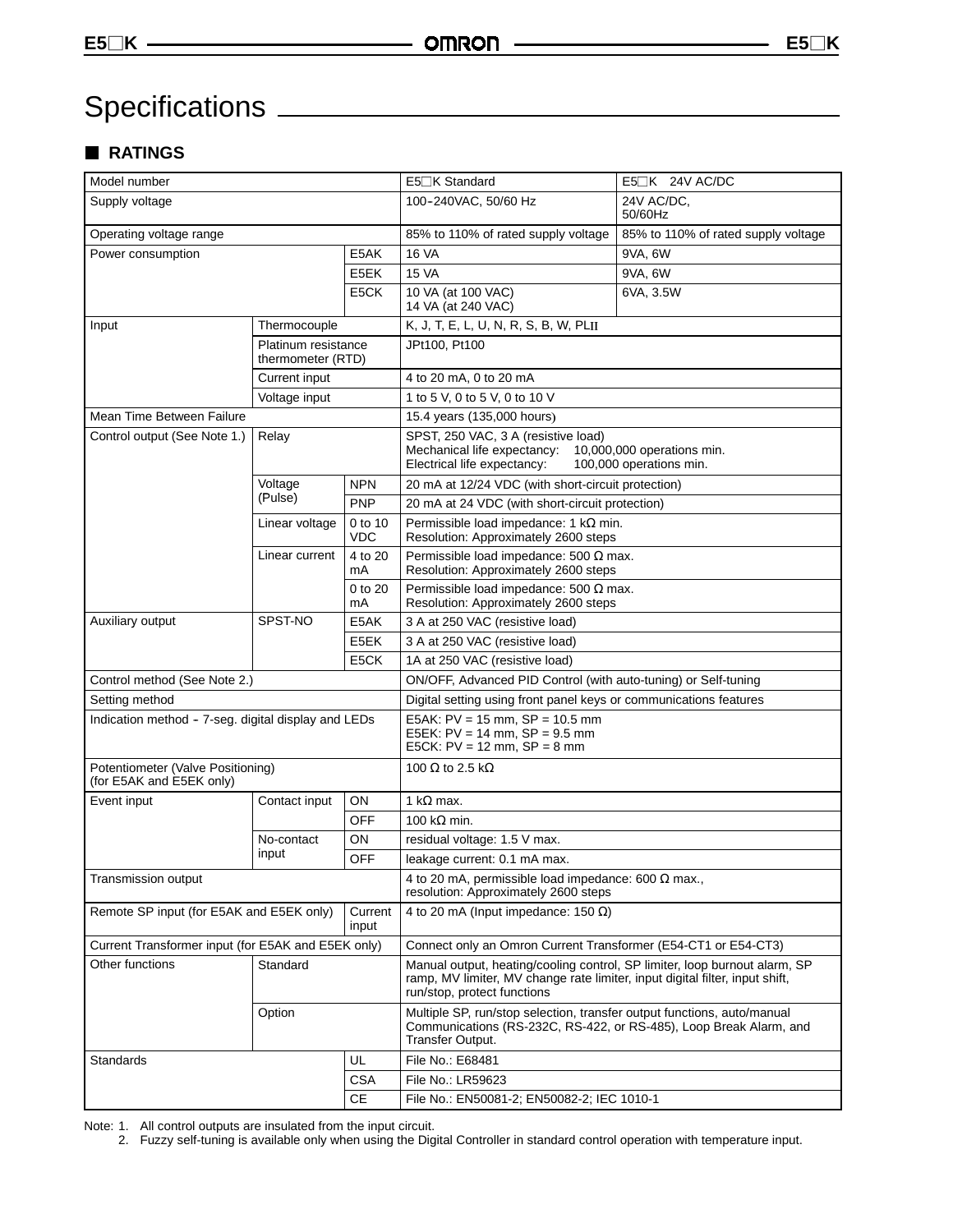## **CHARACTERISTICS**

| Indication accuracy (See Note.) |                      | Thermocouple:<br>$(\pm 0.3\%$ of indication value or $\pm 1\degree$ C, whichever is greater) $\pm 1$ digit max.                                           |                                                    |                                                                                                                                    |  |
|---------------------------------|----------------------|-----------------------------------------------------------------------------------------------------------------------------------------------------------|----------------------------------------------------|------------------------------------------------------------------------------------------------------------------------------------|--|
|                                 |                      | Platinum resistance thermometer:<br>$(\pm 0.2\%$ of indication value or $\pm 0.8^{\circ}$ C, whichever is greater) $\pm 1$ digit max.                     |                                                    |                                                                                                                                    |  |
|                                 |                      | Analog input: $\pm 0.2\%$ (of indication value) $\pm 1$ digit max.                                                                                        |                                                    |                                                                                                                                    |  |
| <b>Hysteresis</b>               |                      | 0.01% to 99.99% FS (in units of 0.01% FS)                                                                                                                 |                                                    |                                                                                                                                    |  |
| Proportional band (P)           |                      | 0.1% to 999.9% FS (in units of 0.1% FS)                                                                                                                   |                                                    |                                                                                                                                    |  |
| Integral (reset) time (I)       |                      | 0 to 3,999 s (in units of 1 s)                                                                                                                            |                                                    |                                                                                                                                    |  |
| Derivative (rate) time (D)      |                      | 0 to 3,999 s (in units of 1 s)                                                                                                                            |                                                    |                                                                                                                                    |  |
| Control period                  |                      | 1 to 99 s (in units of 1 s)                                                                                                                               |                                                    |                                                                                                                                    |  |
| Manual reset value              |                      | 0.0% to 100.0% (in units of 0.1%)                                                                                                                         |                                                    |                                                                                                                                    |  |
| Alarm setting range             |                      | -1,999 to 9,999 or -199.9 or 999.9 (decimal point position dependent on input type)                                                                       |                                                    |                                                                                                                                    |  |
| Sampling period                 | Temperature<br>input | 250 ms scan rate                                                                                                                                          |                                                    |                                                                                                                                    |  |
|                                 | Analog input         | 100 ms scan rate                                                                                                                                          |                                                    |                                                                                                                                    |  |
| Insulation resistance           |                      | 200 MΩ min. (at 500 VDC)                                                                                                                                  |                                                    |                                                                                                                                    |  |
| Dielectric strength             |                      | 2,000 VAC, 50/60 Hz for 1 min between terminals of different polarities                                                                                   |                                                    |                                                                                                                                    |  |
| Vibration resistance            | Malfunction          | 10 to 55 Hz, 10 m/s <sup>2</sup> (approx. 1G) for 10 min each in X, Y, and Z directions                                                                   |                                                    |                                                                                                                                    |  |
|                                 | Mechanical           | 10 to 55 Hz, 20 m/s <sup>2</sup> (approx. 2G) for 2 hrs each in X, Y, and Z directions                                                                    |                                                    |                                                                                                                                    |  |
| Shock resistance                | Malfunction          | 200 m/s <sup>2</sup> min. (approx. 20G), 3 times each in 6 directions<br>(100 m/s <sup>2</sup> (approx. 10G) applied to the relay)                        |                                                    |                                                                                                                                    |  |
|                                 | Mechanical           | 300 m/s <sup>2</sup> min. (approx. 30G), 3 times each in 6 directions                                                                                     |                                                    |                                                                                                                                    |  |
| Ambient temperature             | Operating            | -10°C to 55°C (14°F to 131°F) with no icing; with 3-year warranty period: -10°C to 50°C<br>(14°F to 122°F                                                 |                                                    |                                                                                                                                    |  |
|                                 | Storage              | $-25^{\circ}$ C to 65 $^{\circ}$ C (-13 $^{\circ}$ F to 149 $^{\circ}$ F) with no icing                                                                   |                                                    |                                                                                                                                    |  |
| Ambient humidity                | Operating            | 35% to 85% RH                                                                                                                                             |                                                    |                                                                                                                                    |  |
| Enclosure ratings               | Front panel          | NEMA 4X for indoor use (equivalent to IP66)                                                                                                               |                                                    |                                                                                                                                    |  |
|                                 | Rear case            | IEC standard IP20                                                                                                                                         |                                                    |                                                                                                                                    |  |
|                                 | Terminals            | <b>IEC standard IP00</b>                                                                                                                                  |                                                    |                                                                                                                                    |  |
| Memory protection               |                      | Non-volatile memory (number of writings: 100,000 operations)                                                                                              |                                                    |                                                                                                                                    |  |
| Weight                          | E5AK                 | Approx. 450 g                                                                                                                                             |                                                    |                                                                                                                                    |  |
|                                 | E5EK                 | Approx. 320 g                                                                                                                                             |                                                    |                                                                                                                                    |  |
|                                 | Mounting<br>bracket  | Approx. 65 g                                                                                                                                              |                                                    |                                                                                                                                    |  |
|                                 | E5CK                 | Approx. 170 g                                                                                                                                             |                                                    |                                                                                                                                    |  |
|                                 | Adapter              | Approx. 10 g                                                                                                                                              |                                                    |                                                                                                                                    |  |
| <b>EMC</b>                      |                      | <b>Emission Enclosure:</b><br><b>Emission AC Mains:</b><br>Immunity ESD:                                                                                  | EN55011 Group 1 class A<br>EN55011 Group 1 class A | EN61000-4-2: 4 kV contact discharge (level 2)                                                                                      |  |
|                                 |                      | Immunity RF-interference:                                                                                                                                 | ENV50140:                                          | 8 kV air discharge (level 3)<br>10 V/m (amplitude modulated,<br>80 MHz to 1 GHz) (level 3)<br>10 V/m (pulse modulated, 900<br>MHz) |  |
|                                 |                      | Immunity Conducted Disturbance:<br><b>Immunity Burst:</b>                                                                                                 | ENV50141:<br>EN61000-4-4:                          | 10 V (0.15 to 80 MHz) (level 3)<br>2 kV power-line (level 3)<br>2 kV I/O signal-line (level 4)                                     |  |
| Standards - Approvals           |                      | UL1092, CSA22.2 No. 14, CSA22.2 No. 1010-1<br>Conforms to EN50081-2, EN50082-2, EN61010-1 (IEC1010-1)<br>Conforms to VDE0106/part 100 (Finger Protection) |                                                    |                                                                                                                                    |  |

Note: Indication Accuracy -

Of the K1, T, and N thermocouples at a temperature of -100°C or less: ±2°C ±1 digit maximum.

Of the U, L1, and L2 thermocouples at any temperature:  $\pm 2^{\circ}C \pm 1$  digit maximum.

Of the B thermocouple at a temperature of 400°C or less: unrestricted.

Of the R and S thermocouples at a temperature of 200°C or less:  $\pm 3$ °C  $\pm 1$  digit maximum.

Of the W thermocouple at any temperature:  $\pm 0.3\%$  of the indicated value or  $\pm 3\degree C$ , (whichever is greater)  $\pm 1$  digit maximum.

Of the PLII thermocouple at any temperature:  $\pm 0.3\%$  or  $\pm 2^{\circ}$ C, whichever is greater  $\pm 1$  digit maximum.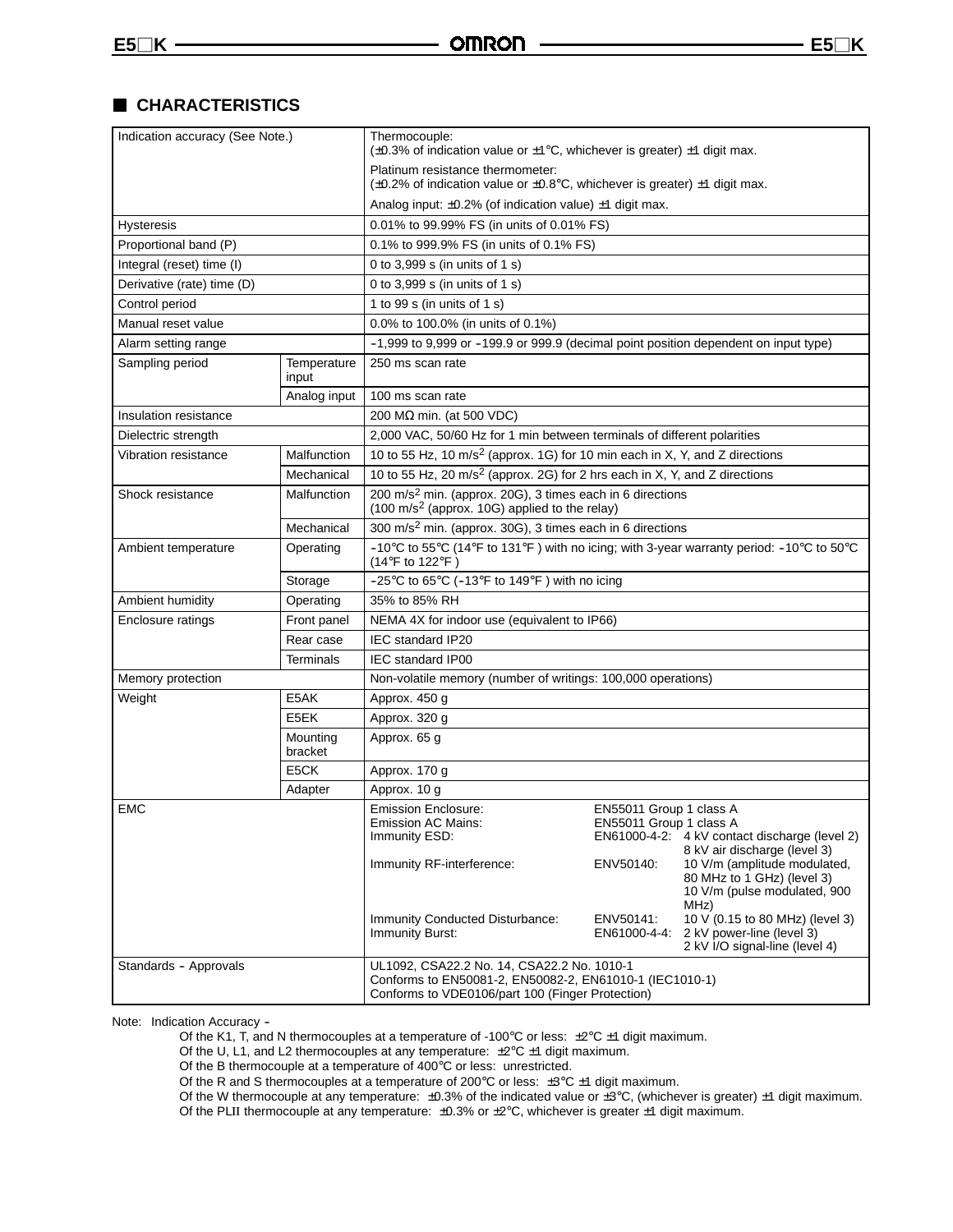## **OPTION BOARD RATINGS AND CHARACTERISTICS**

| Event inputs    |                           | Contact input:<br>ON: 1 k $\Omega$ max., OFF: 100 k $\Omega$ min.                                                                                                                              |  |  |
|-----------------|---------------------------|------------------------------------------------------------------------------------------------------------------------------------------------------------------------------------------------|--|--|
|                 |                           | No-contact input:<br>ON: residual voltage 1.5 V max., OFF: leakage current 0.1 mA max.                                                                                                         |  |  |
| Communications  | Interface                 | RS-232C and RS-485; RS-422 for E5AK and E5EK only                                                                                                                                              |  |  |
|                 | Transmission<br>method    | Half-duplex                                                                                                                                                                                    |  |  |
|                 | Synchronization<br>method | Start-stop synchronization (asynchronous method)                                                                                                                                               |  |  |
|                 | Baud rate                 | 1.2/2.4/4.8/9.6/19.2 kbps                                                                                                                                                                      |  |  |
| Transfer output |                           | 4 to 20 mA:<br>Permissible load impedance: E5AK and E5EK = 600 $\Omega$ max.<br>$E5CK = 500 \Omega$ max.<br>Resolution:<br>E5AK and E5EK = approx. 2,600 steps<br>$E5CK =$ approx. 2,600 steps |  |  |
|                 |                           | RS-232C Peer-to-peer only; maximum cable length = 15 m (49.2 feet)<br>RS-422 and RS-485 32 controller maximum to host computer; maximum cable length = 500 m<br>(1640 feet)                    |  |  |

## **CURRENT TRANSFORMER RATINGS**

| Max. continuous heater current | 50 Amps                                        |
|--------------------------------|------------------------------------------------|
| Dielectric strength            | 1,000 VAC (for 1 min)                          |
| Vibration resistance           | 50 Hz, 98 m/s <sup>2</sup> (10G)               |
| Weight                         | E54-CT1: approx. 11.5 g; E54-CT3: approx. 50 g |
| Accessories (E54-CT3 only)     | Armature: 2; Plug: 2                           |

## **HEATER BURNOUT ALARM**

| Max. heater current                   | Single-phase 50 A VAC (See Note 1.)             |
|---------------------------------------|-------------------------------------------------|
| Heater current value display accuracy | $\pm 5\%$ FS $\pm 1$ digit max.                 |
| Heater burnout alarm setting range    | 0.1 to 49.9 A (in units of 0.1 A) (See Note 2.) |
| Min. detection ON time                | 190 ms (See Note 3.)                            |

Note: 1. Use the K2CU-F $\Box\Box A$ - $\Box$ GS (with gate input terminals) for the detection of three-phase heater burnout.

2. The heater burnout alarm is always OFF if the alarm is set to 0.0 A and always ON if the alarm is set to 50.0 A.

3. No heater burnout detection or heater current value measurement is possible if the control output (heat) is ON for less than 190 ms.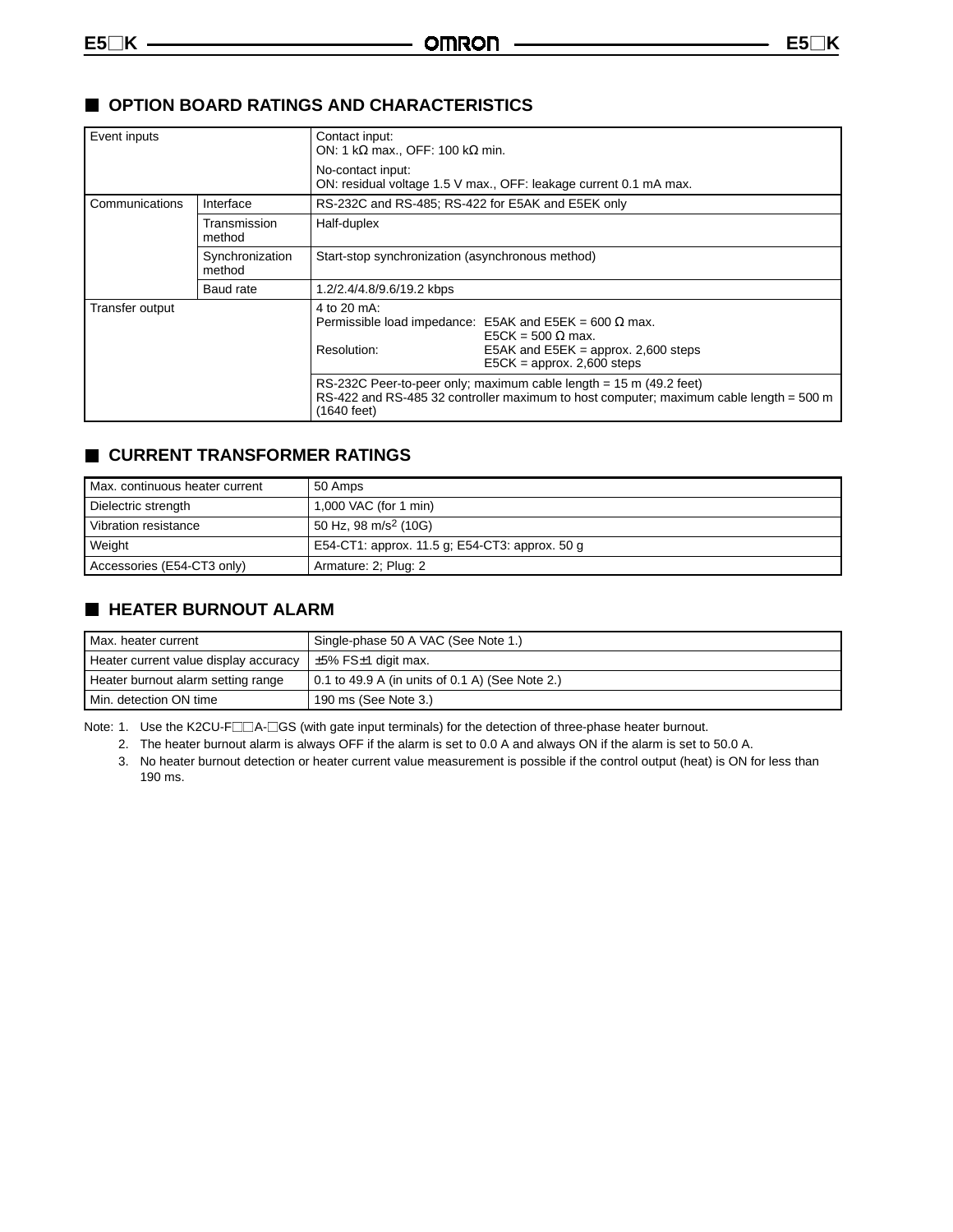## Nomenclature

## **E5AK**



## **E5EK**



## **E5CK**



## **E5CK-302**



#### **Operation Indicators**

- **OUT1**
- Lit when control output 1 turns ON.
- **OUT2** Lit when control output 2 turns ON.
- **SUB1** Lit when the output function assigned to auxiliary output 1 turns ON.
- **SUB2** (for E5AK and E5EK only) Lit when the output function assigned to auxiliary output 2 turns ON.
- **MANU** Lit when the manual operation mode is being used.
- **STOP** Lit when control operation has been stopped.
- **RMT** Lit during remote communications operation.
- **AT**

Flashes during auto-tuning. Auto-tuning is completed when this LED stops flashing.

- **RSP** (for E5AK and E5EK only) Lit during remote SP operation.
- **Bar Graph** (for E5AK only) On a standard model (E5AK-AA2), this bar graph indicates the manipulated variable (heat) in 10% increments per single segment. On a position-proportional model (E5AK-PRR2), this bar graph indicates the valve opening in 10% increments per single segment.

#### **No. 1 Display**

Displays the process value or parameter symbols.

#### **No. 2 Display**

Displays the set point, set point during SP ramp, manipulated variable, or parameter settings.

#### **A/M Key**

Press to select the auto operation or manual operation.

#### **Up Key/Down Key**

Press to increase or decrease the value on the No.2 display.

#### **Display Key**

Press quickly (for less than 1 s) to shift the display to the next parameter. When this key is pressed for 1 s or more, the menu screen will be displayed in any case.

• **AT**

Press key for automatic tuning.

• **A/M**

This feature is located in level one. (Replaced AT feature in level one).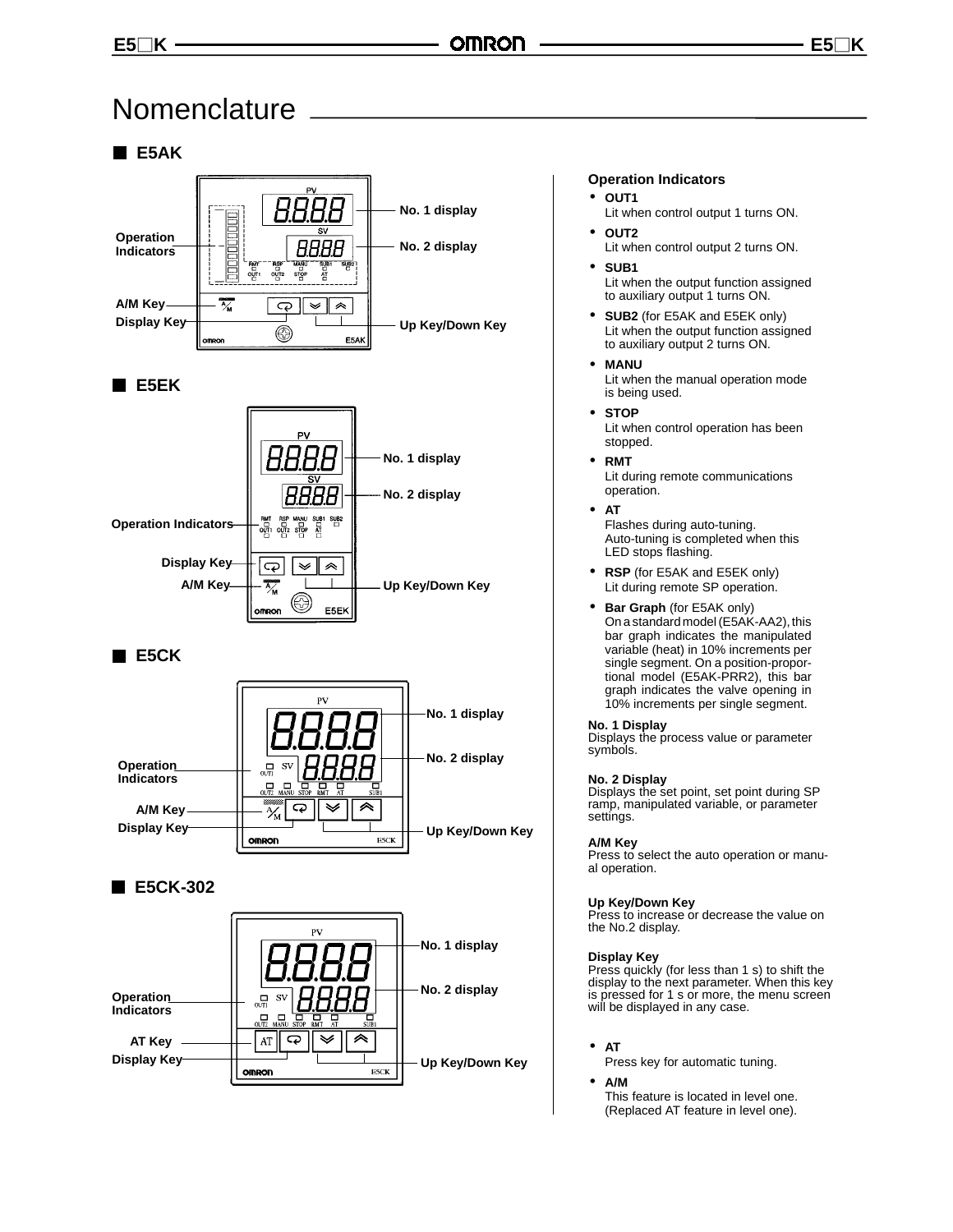# **Operation**

## **COPERATING PARAMETERS**

#### **Mode Selection**

Press the Display Key for 1 sec. min. to switch to modes other than the manual or protect mode.

The figure below (Menu Display) shows all modes in the order that they are displayed. Some parameters are not displayed, depending on the protect mode setting and the option boards used.

#### **Menu Display To Access Manual Mode**  $\overline{\mathcal{P}}$ Press and hold the A/M Key for more than 1 second. n  $\overline{\mathsf{nd}}$  min To switch parameters **within** a mode, use the Display Key. D Level 0 mode Press the display key for less than one second to move between parameters. ∣ఢ second mi Level 1 mode Note: 1. **In Level 0 mode, Level 1 mode, and Level 2 mode:** The controller will maintain control of the process. Level 2 mode Setup mode 2. **In Setup mode, Expansion mode, Option mode,** Expansion mode maintained. The outputs are inactive. ◡ Option mode board is installed in the controller. Calibration mode

## **PARAMETERS AND MENUS - FOR SETTING THE CONTROLLER**

| <b>Protect Mode</b>   | Limits use of the menu and A/M Keys.<br>The protect function prevents unwanted modification of parameters and can also be used to prevent switching between<br>the auto and manual operation.                                                                             |
|-----------------------|---------------------------------------------------------------------------------------------------------------------------------------------------------------------------------------------------------------------------------------------------------------------------|
| <b>Manual Mode</b>    | Sets the controller to manual operation mode.<br>You can only manually adjust the manipulated variable (MV) in this mode.                                                                                                                                                 |
| Level 0 Mode          | For normal operation.<br>Change: the set point during operation, and start or stop Controller operation; and, (only in this mode) monitor the<br>process value, ramp SP, and manipulated variable.                                                                        |
| Level 1 Mode          | For adjusting primary control parameters.<br>Execute: AT (auto-tuning); set alarm values; set the control period; and, set PID parameters.                                                                                                                                |
| Level 2 Mode          | For adjusting secondary control parameters.<br>Set parameters for: limiting the manipulated variable and set point; switch between the remote and local modes; set the<br>loop break alarm (LBA), alarm hysteresis, and the digital filter value of inputs.               |
| <b>Setup Mode</b>     | For setting the basic specifications.<br>Set parameters for: input type, scaling, output assignments and direct/reverse operation.                                                                                                                                        |
| <b>Expansion Mode</b> | For setting expanded functions.<br>Set: ST (self-tuning), SP setting limiter. Select: advanced PID or ON/OFF control. Specify the standby sequence<br>resetting method. Initialize parameters; and, set the time for automatic return to the monitoring display.          |
| <b>Option Mode</b>    | For setting option functions.<br>Set: the communications conditions; transfer: output and event input parameters to match the type of Option Board<br>installed in the Controller. This mode will be accessible only when an option board is installed in the controller. |
|                       | Calibration Mode For calibrating inputs and transfer output.<br>Calibrate the selected input type. Transfer output can be calibrated only when the Communications Unit (E53-CKF) has<br>been installed in the Controller.                                                 |

#### **To Access Protect Mode**

Press and hold the A/M Key and the Display Key for more than 1 second.

#### **To Return to the Main PV/SP Display from the Protect Mode**

Press and hold the A/M Key and the Display Key for more than 1 second.

**and Calibration mode:** Control of the process is not

3. **Option Mode** will be accessible only when an option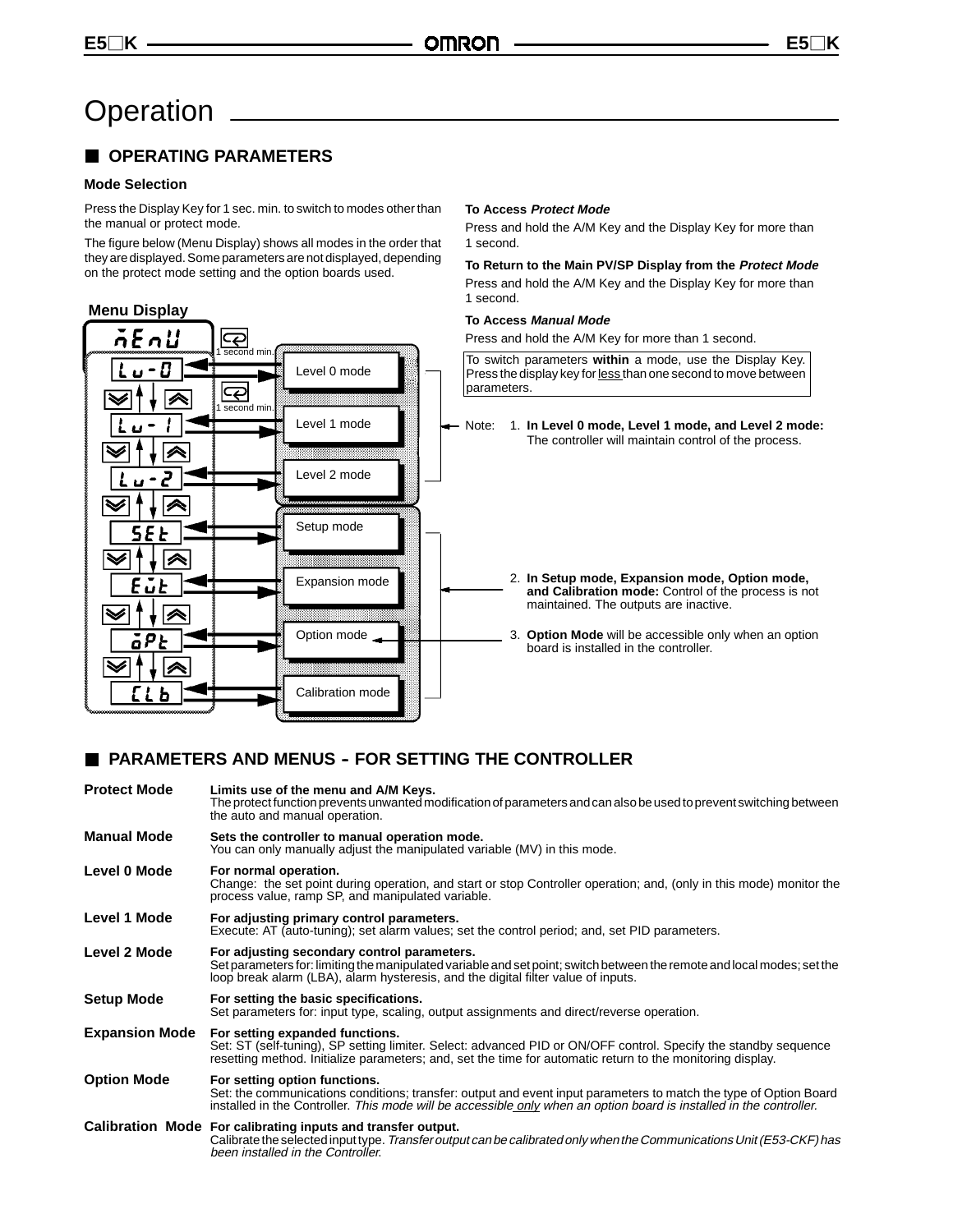## **PARAMETERS DEFINITIONS**

Refer to your User's Manual for each parameter and the calibration mode in detail.

#### **Level 0 Mode for E5AK and E5EK**



#### **PV/SV**

The process value is displayed on the No.1 display and the set point is displayed<br>on the No.2 display. When the multi-SP function is in use, the value of the current<br>set point (SP0 or SPD is displayed).

#### **Set Point During SP Ramp**

Monitors the set point when the SP ramp function is used.

#### **Manipulated Variable (MV) Monitor for Heat**

Monitors the manipulated variable (MV) for the heating output.

#### **Valve Opening Monitor**

Displays the valve position in percentage format. Open = 100%  $Closed = 0%$ 

#### **Manipulated Variable (MV) Monitor for Cool**

When the Controller is in heating and cooling control operation, use this display to monitor the manipulated variable of the cooling output.

#### **Run/Stop**

Places the controller in RUN mode or in STOP mode.

#### **Level 0 Mode for E5CK**



**PV/SV**

The process value is displayed on the No.1 display and the set point is displayed on the No.2 display. When the multi-SP function is in use, the value of the current set point (SP0 or SP1 is displayed).

#### **Set Point During SP Ramp**

Monitors the set point when the SP ramp function is used.

#### **Manipulated Variable (MV) Monitor for Heat** Monitors the manipulated variable (MV) for the heating output.

#### **Manipulated Variable (MV) Monitor for Cool**

When the Controller is in heating and cooling control operation, use this display to monitor the manipulated variable of the cooling output.

#### **Run/Stop**

Places the controller in RUN mode or in STOP mode.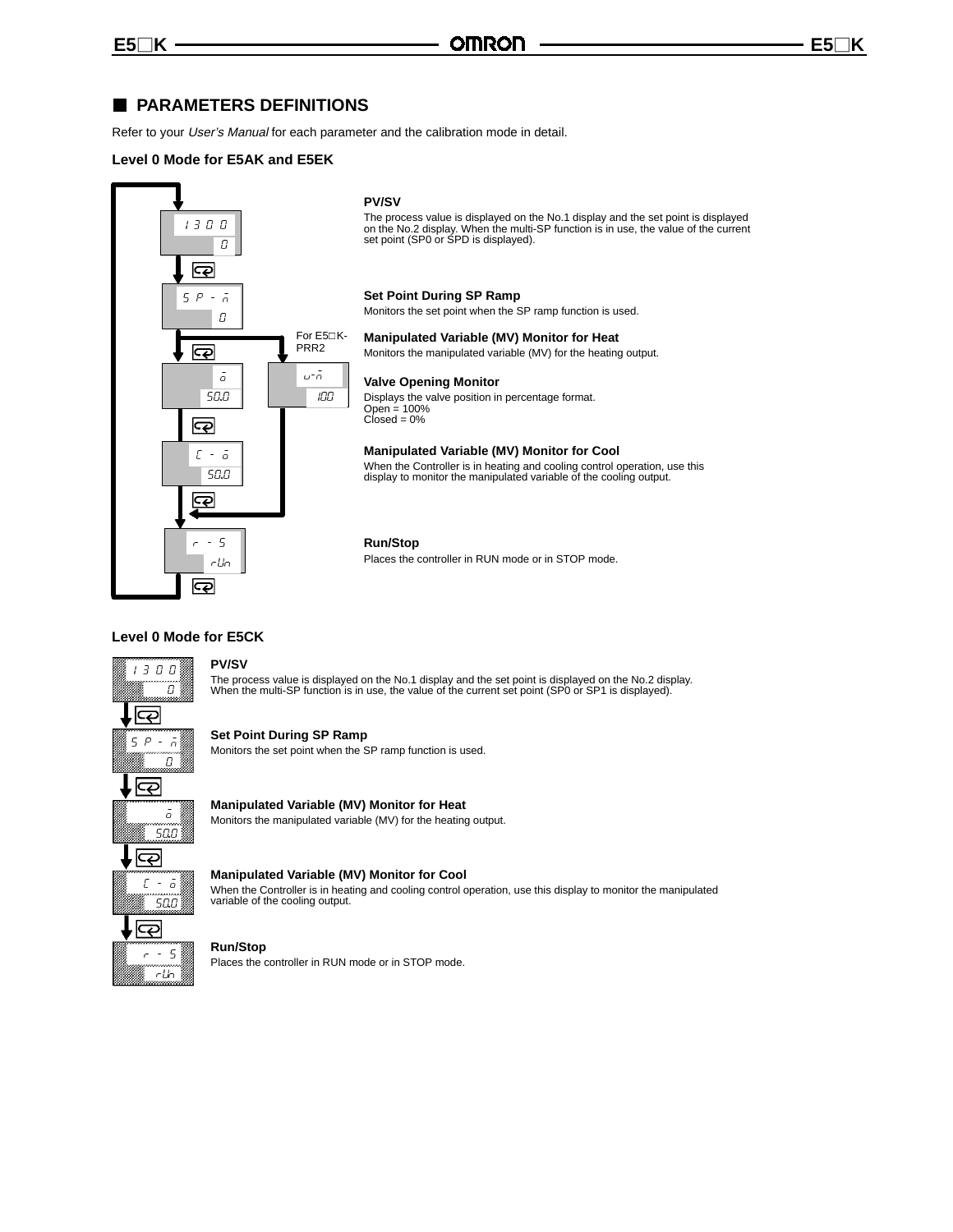#### **Security**

#### **Using the Security Level Table:**

Any mode marked with an X is displayed in the Security Level indicated.



Mode Set value When the set value is **5**: Only the **PV/SP monitor** and **set point** parameter can be used. When the set value is **6**: Only the **PV/SP monitor** parameter can be used. ⇐ Security Level Selecting Security Level 2: Displays these modes: Level 0, Level 1 and Level 2 only. Does NOT display these modes: Setup, Expansion, Option, Calibration  $x \mid x \mid x \mid x \mid x$ x  $x \mid x \mid x \mid x$  $x | x | x$ ⇑ Highest Security Level (last column) ⇑ Lowest  $x \mid x$  $x \mid x$  $x \mid x$  $0 | 1 | 2 | 3 | 4 | 5 | 6$ 

Security Level (first column)



#### **A/M Key Protect**

This invalidates the function of the A/M Key.

• To Access Protect Mode

Press and hold the A/M Key and the Display Key for more than 1 second. To Return to the Main PV/SP Display from the Protect Mode Press and hold the A/M Key and the Display Key for more than 1 second.

Note: For E5CK-302 models, this is done the same way, using the AT button.



#### **MV Manual**

• To Access Manual Mode Press and hold the A/M Key for more than 1 second.

 $Range = -105%$  to 105%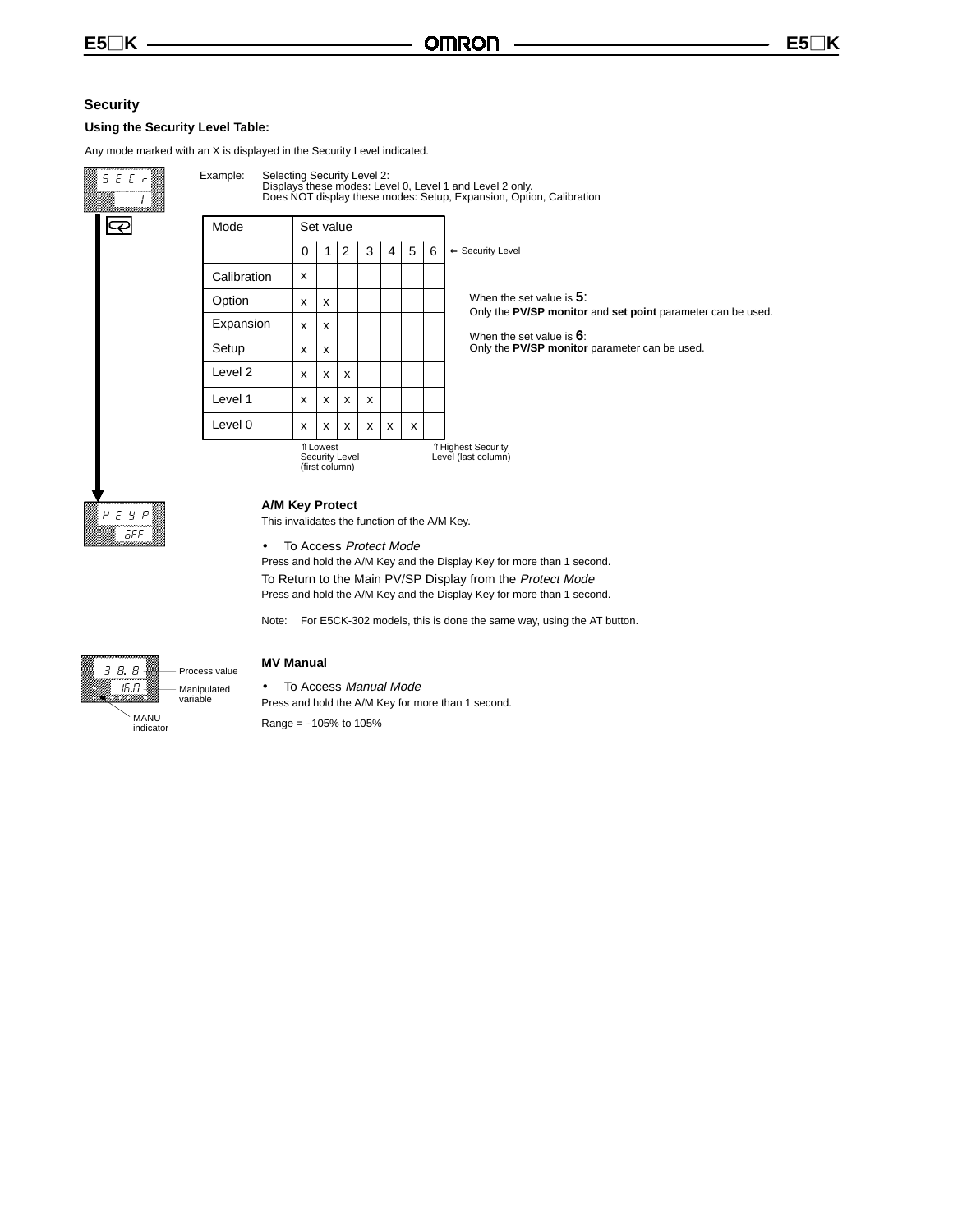## **Level 1 Mode**  $R<sub>t</sub>$ 5FF ౹౽౽  $P - R$ 5  $\overline{\Omega}$ Ð 5  $\mathcal P$ П ∣ఢ Ĥ П. ౹ఢ  $91 - 7$  $\overline{\Omega}$ ౹౽ p --౹౽ Ē  $77:$ ౹ఢ d  $47$ ౹౽  $r - 5$  $\mathcal{L}$ --౹౽  $E - d b$ n<br>0. N  $F -$ -<br>50.O ఢ H Y 5 0. IO ౹౽  $E$   $H$   $H$  5  $\overline{\Omega}$  $! \Omega$ ౹౽  $\Gamma$   $P$ -<br>20 Ģ  $\Gamma - \Gamma P$ -

#### **AT Execute/Cancel**

Starts the Auto-tune function or cancels an active auto-tune. When an active auto-tune is cancelled, the original

PID constants will be used again. AT-1 = Limited MV change during Autotuning (±40% max.) AT-2 = Full MV change during Autotuning (±100% max.)

**Note:** E5AK and E5EK can have up to 4 set points or 4 alarms

#### **Set Point 0**

Default set point when used with multi-SP function. This set point is active when the Event input is OFF.

**Note:** E5AK and E5EK can have up to 4 set points or 4 alarms

#### **Set Point 1**

Used only with multi-SP function. This set point is active when the Event input is ON. This parameter is available only if an Event Input Option Board is installed.

#### **Alarm Value 1**

Available only when Control Output 2 is not used as a control output. This setting determines what the Alarm 1 set point will be.

#### **Alarm Value 2**

Available only when the alarm output function of the Controller is selected. This setting determines what the Alarm<br>2 set point will be. This alarm can be programmed to work on Control Output 2 or the SUB-1 output (user-se

Note: **Alarm Value 3** is available only when SUB-1 or Control Output No. 1 is selected as AL-3.

#### **Proportional Band**

Range = 0.1% to 999.9%

#### **Integral Time**

Range = 0 to 3999 seconds

**Derivative Time** Range = 0 to 3999 seconds See Note at right.

**Note:** For Valve Positioning Models E5□K-PRR2, all subsequent parameters (those after Derivative Time) listed in Level 1 Mode are **not** available. See Level 1 Valve Positioning model (provided on the following page).

#### **Cooling Coefficient**

Used when the Controller is in heat/cool control. This setting describes the ratio between the heating proportional band and the cooling proportional band.<br> $\mathbb{E}$  - 5  $\mathbb{E}$  = cooling P band  $\mathcal{L}$  = <u>cooling</u> P band

heating P band

#### **Dead Band**

Used when the Controller is in heating and cooling control. This setting determines the amount of overlap or dead band present in a heat/cool configuration. Range = -19.99 → 99.99.<br>Negative values = overlap band. Positive values = Dead band.

#### **Manual Reset Value**

Available ONLY when the integral time parameter of the Controller in standard control is set to **0**. The Controller must be in Standard or Advanced PID control and self-tune must be set to off.

#### **Hysteresis (Heat)**

Available when the Controller is in ON/OFF control. If PID control selected, this value will not appear on the menu. Range = 0.01 to 99.99 FS. Default = 0.10.

#### **Hysteresis (Cool)**

Available when the Controller is in ON/OFF control in heating and cooling control. Range = 0.01 to 99.99 FS. Default = 0.10.

#### **Control Period (Heat)**

Available only when the Controller has a relay or voltage output, or is in advanced PID control. Range =  $1$  to 99 s. Default =  $20$  s.

## **Control Period (Cool)**

Available when the Controller has a relay or voltage output, or is in advanced PID control in heating and cooling control.

Range =  $1$  to 99 s. Default =  $20$  s.

Note: This level 1 Mode ends here for the E5CK models only. For all other E5□K models in this data sheet, continue with the next page.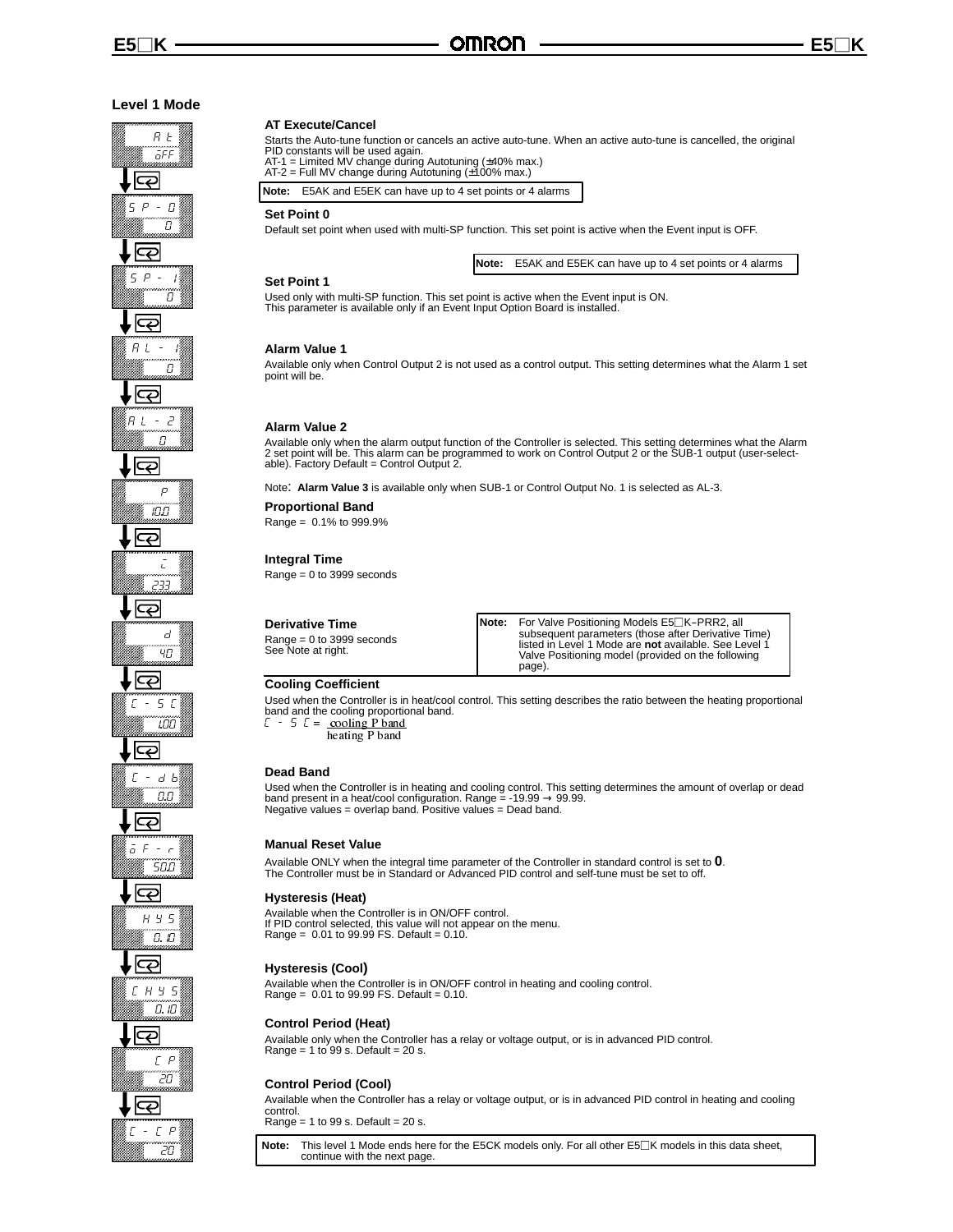## **Level 1 Valve Positioning Model (for E5AK and E5EK only)**



#### **Position Proportional Dead Band**

For valve positioning units only. Used to adjust the dead band for a valve; displayed in percentage format. Range = 0.1--10 Default  $= 2.0$ 



#### **Heater Current Monitor**

Available when the heater burnout alarm is assigned.



**Heater Burnout Detection**

Available when the heater burnout alarm is assigned. Activates the Heater Burnout Alarm when the heater current falls below the set value.<br>Range = 0.0-50.0A<br>Default = 0.0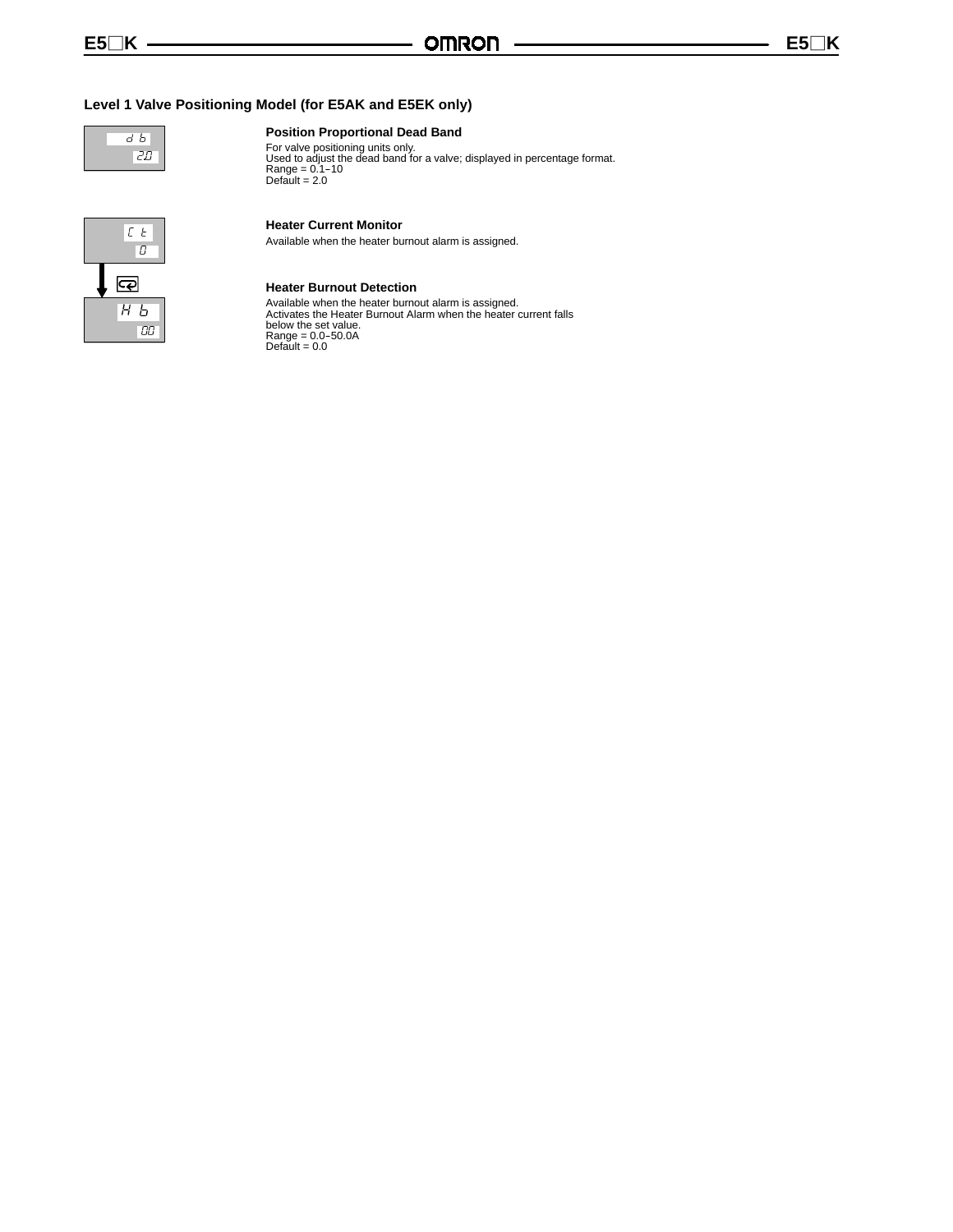#### **Level 2 Mode**

## $-1$  $\overline{1}$ ಧ 5  $P - U$  $\frac{1}{2}$ ౹ఢ  $5 P + E$ -<u>ල</u>  $L$   $h$   $R$  $\overline{a}$ ∣ఢ 5 u. – 5 a.c ౹౽౽  $\bar{n}$   $\sigma$  -  $E$ --∣ಢ  $L - H$ -<br>105.O ౹ఢ  $\bar{a}$  1 = 1  $-5n$ ∣ఢ  $5cL$ 0.O ౹౽  $n \nF$ -ඳ  $L$  H n n 2  $R L H Z$ -המ ౹౽  $S<sub>n</sub> S R$ õ.õ .|දා  $n<sub>5</sub>$  $\cdot$ --

#### **Remote/Local**

Used for the communications function. Only accessible when communication option boards are installed. Determines whether the user will program the unit by the key pads on the face plate (local), by a computer, or PLC (remote). Default = local.

#### **SP Ramp Time Unit**

Determines what unit of time to use on a set point ramp: minutes or hours. Self-tune must be set to OFF Default = minutes.

#### **SP Ramp Set Value**

|                 | Determines the maximum allowable degrees of change per Time Unit. |                      |
|-----------------|-------------------------------------------------------------------|----------------------|
|                 | Example: SP Ramp Time Unit = minute                               | $SP0 = 100^{\circ}F$ |
|                 | SP Ramp Set Value = $10^{\circ}$                                  | $SP1 = 150^{\circ}F$ |
|                 | It will take 5 minutes to ramp up to 150°F from 100°F.            |                      |
| Default = $0$ . |                                                                   |                      |

#### **LBA Detection Time**

Available only when the LBA (loop break alarm) function of the Controller is selected. This parameter is automatically set by Auto--tuning. Determines how long it will take the controller to detect a loop break.<br>Range = 0 - 9999 sec.  $Default = 0$ 

#### **Manipulated Variable (MV) at Stop**

Determines what percentage of Manipulated Variable (MV) will be when control has been stopped. Default = 0% Range = -5 to 105% for standard control; -105 to 105% for heat/cool control.

#### **MV at PV Error**

Determines what percentage of Manipulated Variable (MV) will be when an input error has been detected. Default =  $0%$ Range = -5 to 105% for standard control; -105 to 105% for heat/cool control.

#### **MV Upper Limit**

Stops the MV from going higher than the set value. Default = 105%

#### **MV Lower Limit**

Stops the MV from going lower than the set value.<br>Default (heat only) = -5%<br>Default (heat/cool) = -105% Default  $(cool only) = -105%$ 

#### **MV Change Rate Limit**

Limits how fast the MV can change in % of FS per second.  $Default = 0%$  $Range = 0 - 100%$ 

#### **Input Digital Filter**

Sets the time constant for the digital filter. Range = 0 to 9999 sec. Default = 0

#### **Alarm 1 Hysteresis**

Available only when the Controller has an alarm output. Range =  $0$  to 9999 sec.  $Default = 0.2$ 

#### **Alarm 2 Hysteresis**

Available only when the Controller has an alarm output. Range = 0 to 9999 sec.  $Default = 0.2$ 

#### **Alarm 3 Hysteresis** (Note: An example of this display is not shown here.) Available only when the Controller has an alarm output.

Range =  $0$  to 9999 sec. Default =  $0.2$ 

#### **Input Shift Upper Limit**

Available if the input type connected to the Controller is a thermocouple or platinum RTD.<br>Range = -199.9 to 999.9 °C/°F; default = 0 to 0 °C/°F

## **Input Shift Lower Limit**

Available if the input type connected to the Controller is a thermocouple or platinum resistance thermometer. Range = -199.9 to 999.9 °C/°F; default = 0 to 0 °C/°F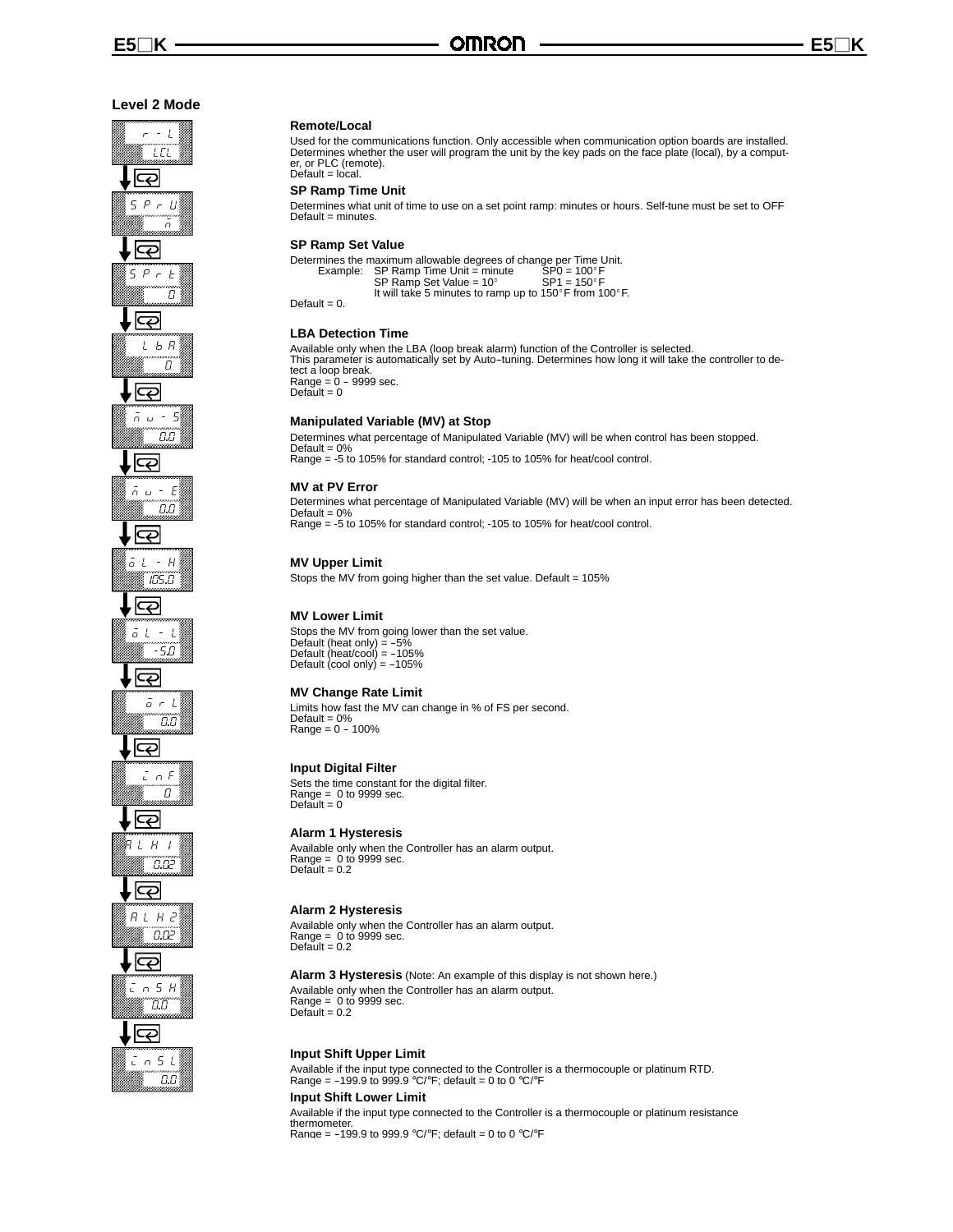#### **Setup Mode**

## $\bar{L}$  n =  $\bar{L}$ ...<br>م  $\overline{\Theta}$  $\bar{L}$   $\alpha$  =  $H$ -in - l П ౹ఢ d P  $\bar{g}$ ∣ఢ  $d - U$ F ౹౽౽ i n i b  $\bar{m}$ ආ  $\bar{a}$  U E HERE ౹ఢ  $5 U E$  $RL -$ <u>ල</u> 5  $U$   $b$ RL - 2 ౹ఢ  $R L E$ Ξ ౹ఢ  $R$   $L$   $I$   $n$ n-ō ఞ  $R L E Z$  $\overline{c}$ احڪا  $R L Z n$  $n - \bar{o}$ ౹౽  $5c E$

ion - r

#### **Input Type**

Sets the input type connected to terminals 6 through 8. Note: Set input jumper to current, voltage, or temperature setting before changing input type. Default = 2 (K1 type thermocouple)

#### **Scaling Upper Limit**

Used if the input type connected to the Controller is an analog input (voltage or current input).<br>Range = 1 to 9999<br>Default = 100

#### **Scaling Lower Limit**

Used if the input type connected to the Controller is an analog input (voltage or current input).<br>Range = -1999 to -1  $Default = 0$ 

#### **Decimal Point**

Used only if the input type connected to the Controller is an analog input (voltage or current input).  $Range = 0$  to 3  $Default = 0$ 

#### °**C/**°**F Selection**

Used if the input type connected to the Controller is a temperature input (thermocouple or platinum resistance thermometer). Default =  $^{\circ}$ C

#### **Parameter Initialize**

Returns the controller to Factory Default Settings.

#### **Control Output 1 Assignment**

Assigns the Controller to have one of the following output functions: heating control, cooling control, alarm 1, alarm 2, alarm 3, and LBA (loop break alarm).  $Default = heat$ 

#### **Control Output 2 Assignment**

Assigns the Controller to have one of the following output functions: heating control, cooling control, alarm 1, alarm 2, alarm 3, and LBA (loop break alarm). Default = Alarm 1

#### **Auxiliary Output 1 Assignment**

Enables the Controller to have one of the following outputs: alarm 1, alarm 2, alarm 3, LBA (loop break alarm) Default = Alarm 2 Note: The following parameters are available only when the controller has an alarm output. (See the table on the Expansion Mode table.

#### **Alarm 1 Type**

Provides a choice of 11 different alarm operations. Default = 2 (See Alarm Summary Table for Alarm types available.)

#### **Alarm 1 Open in Alarm**

Synchronizes the alarm LED with the operation of the alarm. If the alarm is operating as a normally closed relay<br>(open in alarm condition), this parameter should be set to 'Open in Alarm'. If the alarm is operating as a no

#### **Alarm 2 Type**

Provides a choice of 11 different alarm operations. Default = 2 (See Alarm Summary Table for Alarm types available.)

**Alarm 3 Type** Note: An example of this display is not shown here.

OPEN W/Alarm

#### **Alarm 2 Open in Alarm**

Synchronizes the alarm LED with the operation of the alarm. If the alarm is operating as a normally closed relay<br>(open in alarm condition), this parameter should be set to 'Open in Alarm'. If the alarm is operating as a no

#### **Direct/Reverse Operation**

Choose between direct (cooling) or reverse (heating) control action. Default = reverse (heating). Direct (cooling) = MV increases with decreasing PV. Reverse (heating) = MV increases with increasing PV.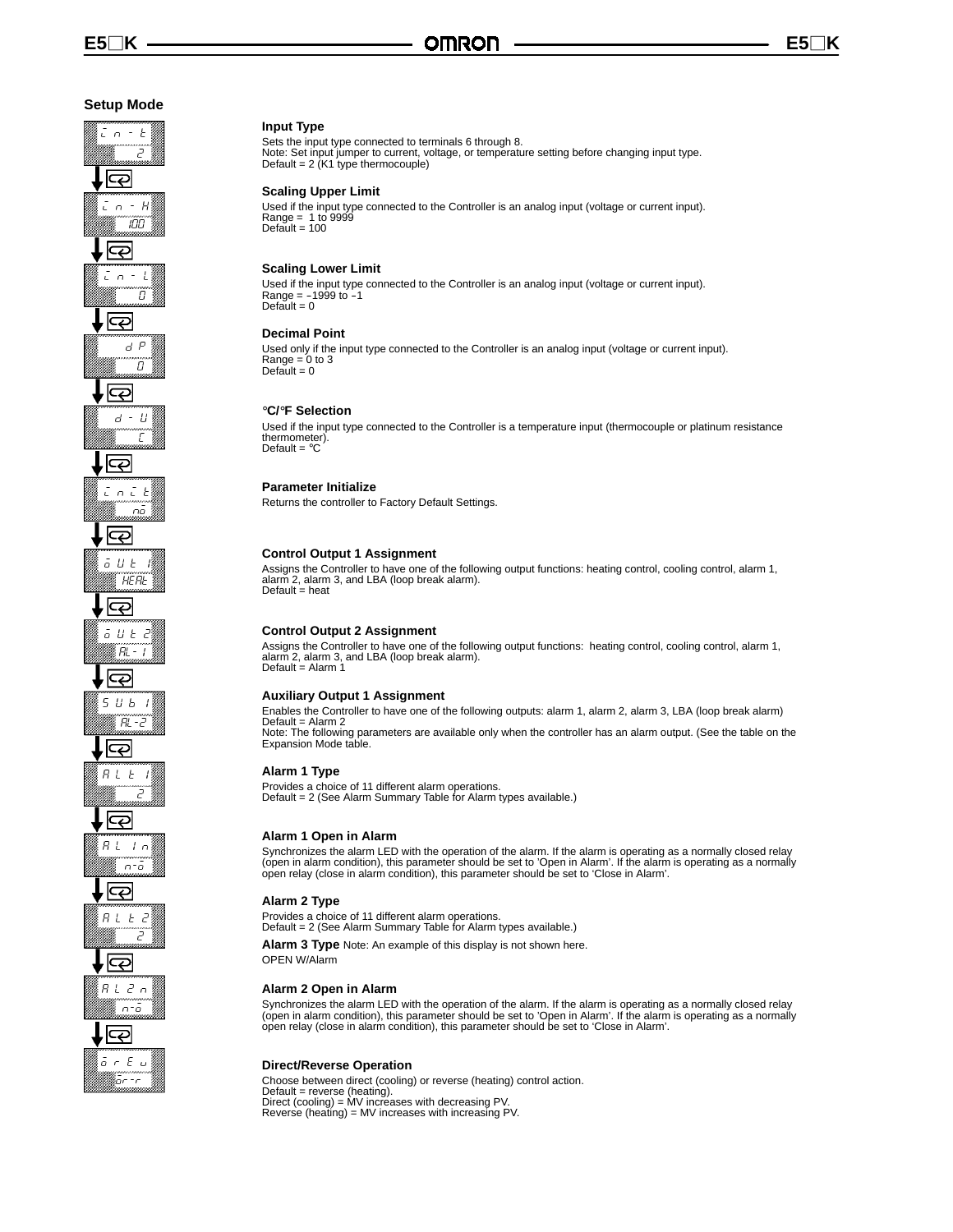#### **Selecting a Control Method**

When selecting a control method, refer to the following table for correct parameter setting.

| Control method |                       | Control output 1 assignment   Control output 2 assignment   Operation |         |
|----------------|-----------------------|-----------------------------------------------------------------------|---------|
| Heat           | Control output (heat) | $- - -$                                                               | Reverse |
| Cool           | Control output (heat) | $- - -$                                                               | Direct  |
| Heat/Cool      | Control output (heat) | Control output (cool)                                                 | Reverse |
| Heat/Cool      | Control output (cool) | Control output (heat)                                                 | Direct  |

## **CLOSE IN ALARM/OPEN IN ALARM**

If the alarm is operating as a normally closed relay (open in alarm condition), this parameter should be set to 'Open in Alarm'. If the alarm is operating as a normally open relay (close in alarm condition), this parameter should be set to 'Close in Alarm'.

| Condition             | Alarm     | Output LED |
|-----------------------|-----------|------------|
| Close in alarm (N.O.) | <b>ON</b> | Lit        |
|                       | OFF       | Not lit    |
| Open in alarm (N.C.)  | <b>ON</b> | Lit        |
|                       | OFF       | Not lit    |

Factory setting is "close in alarm" [ $n-\bar{o}$ ].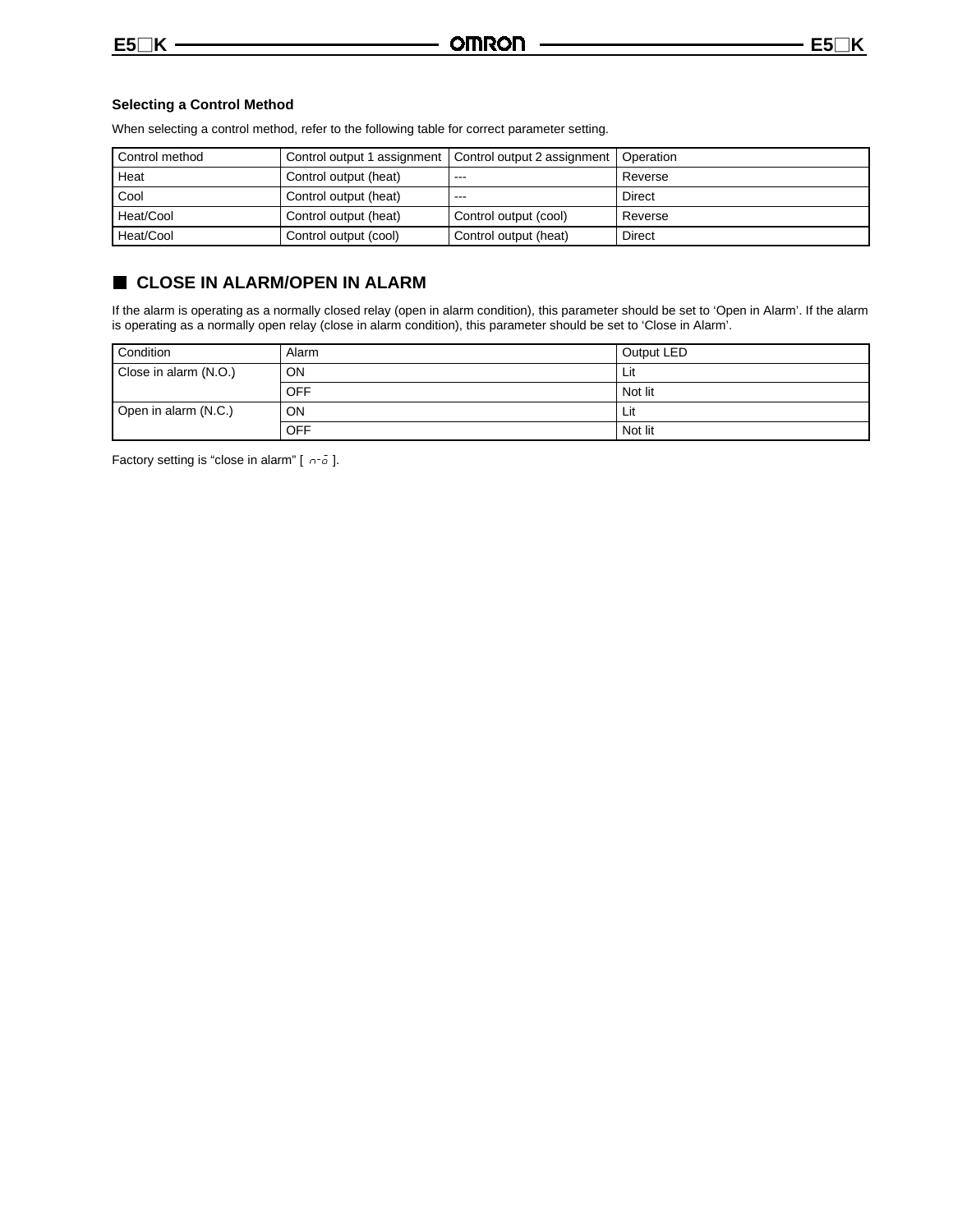n 2

## **SP Setting Upper Limit**

Stops the set point from going higher than the SP setting upper limit.  $Default = 1300$ This setting has no effect on the input scaling values.

#### **SP Setting Lower Limit**

Stops the set point from going any lower than the SP setting lower limit Default  $= -200$ This setting has no effect on the input scaling values.

#### **PID/ON/OFF**

Selects the type of control method for the controller to use. Default = PID

#### **Adaptive Tuning (Self Tuning)**

Only available if the Controller in standard control or advanced PID control has a temperature input.<br>Default = OFF. If ON is selected, the controller will use fuzzy logic to self tune the PID values for optimum control.<br>P

#### **ST Stable Range**

Only available if the Controller is in standard control or advanced PID control with the Self Tune (ST) set to ON.

#### α

Only available if the Controller is in advanced PID control with the ST set to OFF. This setting allows tailoring of the PID algorithm to emphasize control or fast response. Default = 0.65 Fast Response =  $0.0 \rightarrow 0.65$ Stability Emphasis =  $0.65 \rightarrow 1$ 

#### **AT Calculated Gain**

Allows the controller to focus the auto-tune on increased response or more stability. Range = 0.1 (fast response) to 10 (increase stability). Available if the Controller is in advanced PID control with the ST set to OFF. Default  $= 1.0$ 

#### **Alarm Standby Sequence Reset Method**

Used with alarm settings to have a stand-by sequence applied to the alarm. Default = 0

#### **Automatic Return of Display Mode**

Automatically returns the display of the controller to Level 0 PV/SP display after the set amount of time has elapsed if no buttons on the face plate have been used. Applies only in Levels 0 through 2. Default = 0. Range = 0 to 99 sec.

#### **AT Hysteresis**

Only available if the Controller is in advanced PID control with the ST set to OFF. Default = 0.2% FS; Range = 0.1 to 9.9% FS

#### **LBA Detection Width**

Only available only when the LBA (Loop Break Alarm) function of the Controller is selected.<br>Range 0.0 → 999.9% FS<br>Default = 0.2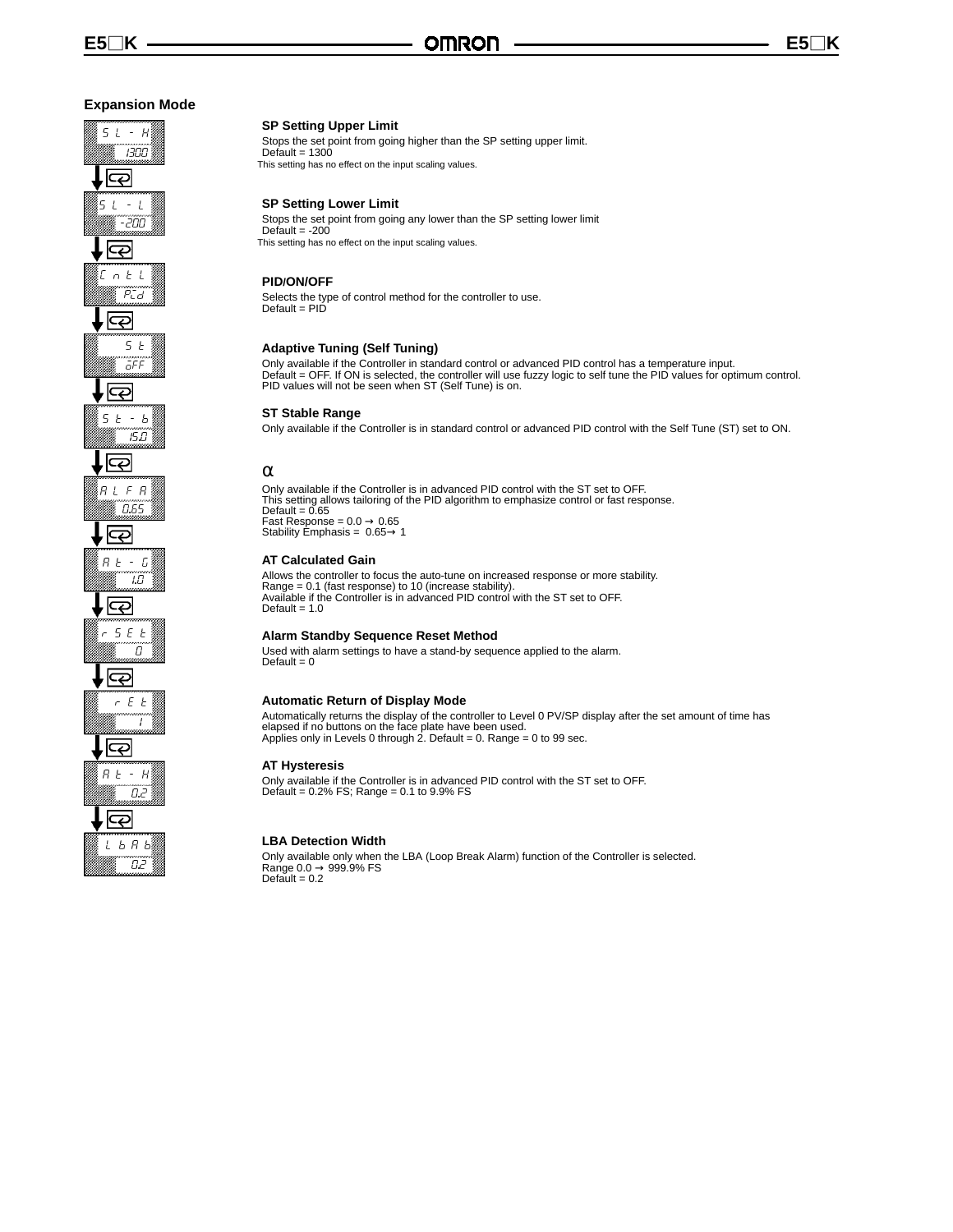#### **Option Mode - ONLY Visible if an Option Board is Installed**

**E5**-**K**



#### **Multi-SP Function**

Specifies the number of set points that will be used. Must be set to one to use SP Ramp feature.

Available for the event input function. Default  $= 0$ 

#### **Event Input Assignment 1**

Available for the event input function. If multi-SP is set to 0, this parameter assigns event input function as: Run/Stop, Auto/Manual, or Protect Function. Default = Stop.

#### **E5AK and E5EK only**



**Event Input Assignment 2** Available for the event input function.

 $\varsigma$  $h \in F$ Ï احڪا  $LEn$ 7 ౹౽  $r \neq 9$  $EuEn$ ౹౽౽  $b$   $P$  5 96  $\overline{\nabla}$  $\sigma$   $\bar{\sigma}$  $\overline{a}$ lZ

(continued on next page)

#### **Communication Stop Bit**

Displayed when the communications function is in use. Range  $= 1$  to 2 Default  $= 2$ 

#### **Communication Data Length**

Displayed when the communications function is in use. Range =  $7$  to  $8$ Default  $= 7$ 

#### **Communication Parity**

Displayed when the communications function is in use. Range = None, Even, Odd Default = Even

#### **Communication Baud Rate**

Displayed when the communications function is in use. Range = 1.2, 2.4, 4.8, 9.6, 19.2 k baud Default =  $9.6$ 

#### **Communication Unit No.**

Displayed when the communications function is in use.  $Range = 0 - 99$ Default  $= 0$ 



Communications selections are ONLY available if a commu-**COMMUNICATIONS FUNCTION**<br>
nications board is installed.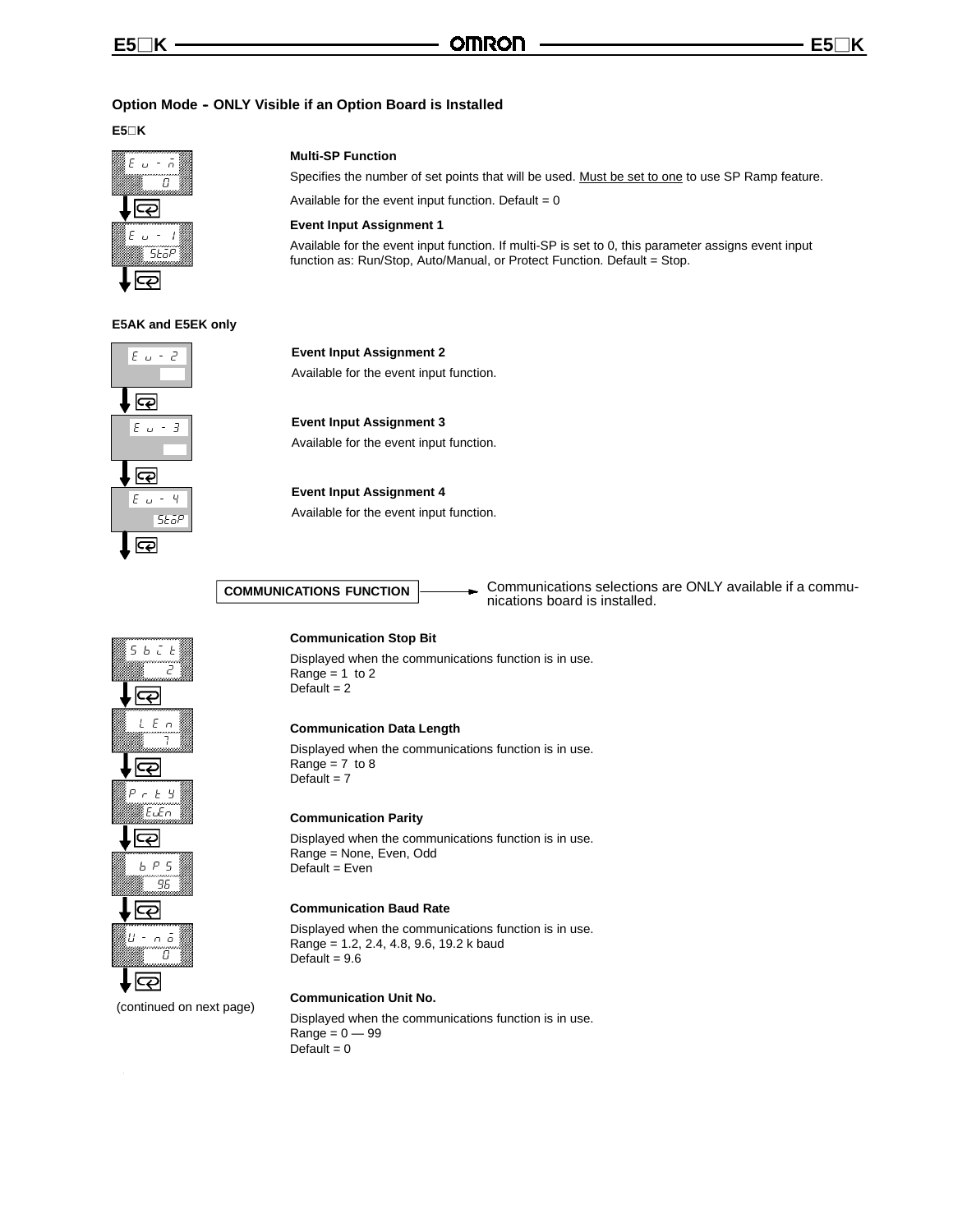#### **Option Mode -- ONLY Visible if an Option Board is Installed, continued**

**TRANSFER OUTPUT SECTION** 

Transfer output selections are ONLY available if a transfer



#### **Transfer Output Type**

Set when the transfer output function is in use. Determines which function the transfer output will re-transmit as a 4-20mA signal: SP, PV, SP Ramp, MV

#### **Transfer Output Upper Limit**

Set when the transfer output function is in use. Stops the transfer output from going higher than the Set Value.

#### **Transfer Output Lower Limit**

Set when the transfer output function is in use. Stops the transfer output from going lower than the Set Value.

**REMOTE SET POINT FUNCTION**

 $C$  $R$  $L$ Ъ

<u>ල</u>

 $\overline{\mathbb{R}}$ 

 $\overline{\mathbf{z}}$ 

oF

 $-3\sqrt{2}$ n o b

a

Remote set point function is available on all E5AK/E5EK models, with or without an option board installed.



#### **HBA Latch**

Makes the heater burnout alarm remain activated when triggered. It must be reset manually.

#### **Motor Calibration**

Determines how long it takes a fully closed proportional valve to fully open.

#### **Travel time**

The amount of time it takes to determine the motor calibration parameter.  $Range = 1 - 999$  sec. Default  $=$  30 sec.

#### **PV Dead Band**

Determines the size of the dead band around the process variable in which the valve will take no control action.  $Range = 0 - 9999$ Default  $= 0$ 

#### **Remote SP Enable**

Enables the controller to use a remote setpoint.  $Default = off$ 

#### **Remote SP Upper Limit (Available when the remote SP is enable)**

Stops the RSP from going any higher than the set value.  $Default = 1300$ 

#### **Remote SP Lower Limit (Available when the remote SP is enable)**

Stops the RSP from going any lower than the set valve. Default  $= -200$ 

#### **SP tracking (Available when the remote SP is enable)**

Allows a smooth transition between a RSP and a local SP when enabled. When on, the LSP will become the RSP that was being used immediately before switching.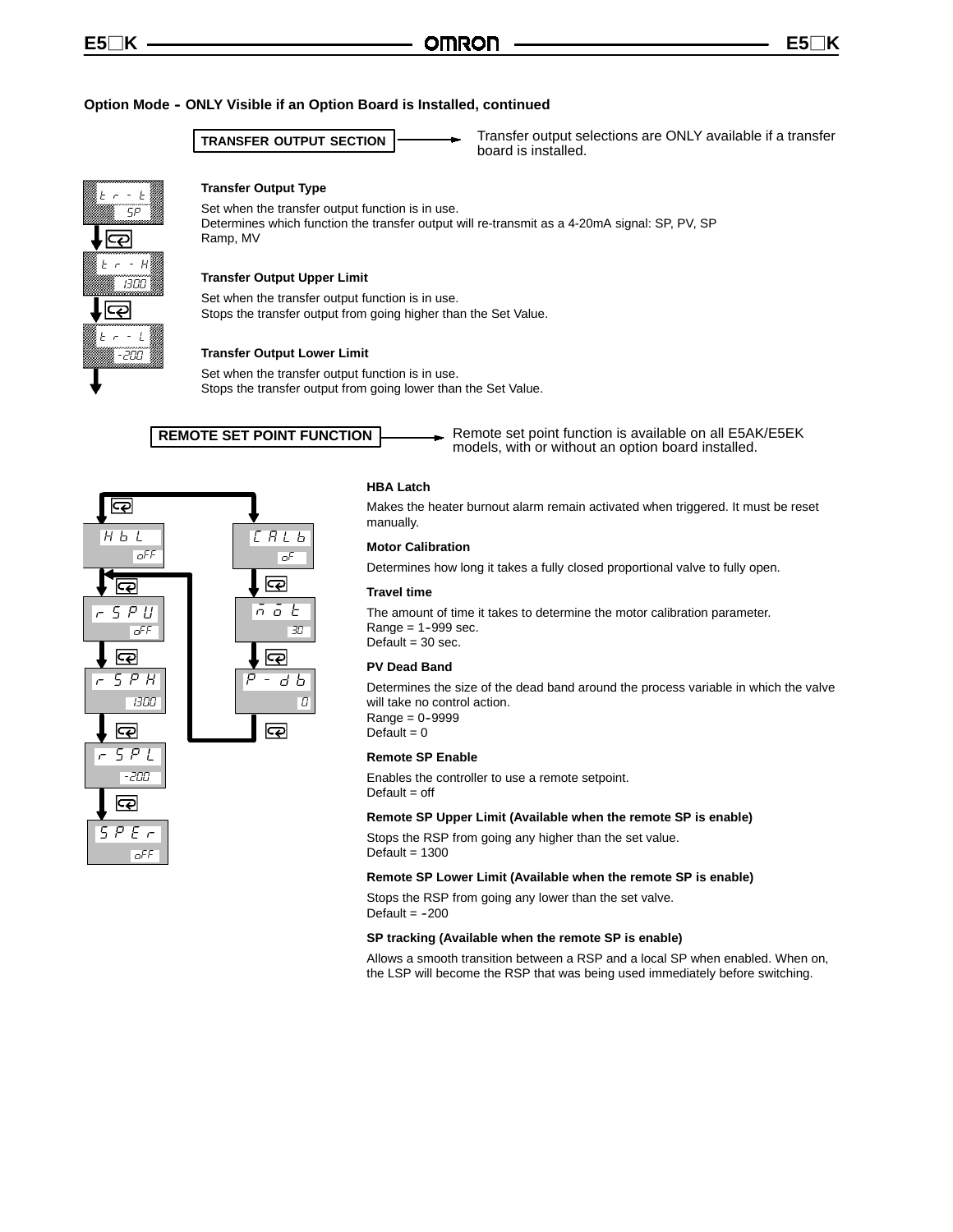## **ALARM MODE SELECTORS**

Alarm outputs are available if they are allocated as outputs. Factory setting is "2: Upper-limit alarm (deviation)."

| Setting        | Alarm types                                                         | Alarm output                                      |                                             |  |  |
|----------------|---------------------------------------------------------------------|---------------------------------------------------|---------------------------------------------|--|--|
| number         |                                                                     | When X is positive                                | When X is negative                          |  |  |
| 1              | Upper- and lower-limit alarm (deviation)                            | $+X++X+$<br>ON<br><b>OFF</b>                      | Always ON                                   |  |  |
| $\overline{2}$ | Upper-limit alarm (deviation)                                       | $-X+$<br>ON<br><b>OFF</b><br><b>SP</b>            | l+X→l<br>ON<br><b>OFF</b><br>SP             |  |  |
| $\mathbf{3}$   | Lower-limit alarm (deviation)                                       | $-X+$<br>ON<br>OFF<br><b>SP</b>                   | r− X →<br>ON<br>OFF<br><b>SP</b>            |  |  |
| 4              | Upper- and lower-limit range alarm (deviation)                      | $ -X - X -$<br>ON<br><b>OFF</b><br>SP             | Always OFF                                  |  |  |
| 5              | Upper- and lower-limit alarm with standby se-<br>quence (deviation) | $-X + X +$<br>ON<br><b>OFF</b><br><b>SP</b>       | Always OFF                                  |  |  |
| 6              | Upper-limit alarm with standby sequence<br>(deviation)              | $+X+$<br>ON<br><b>OFF</b><br><b>SP</b>            | ∸ X → <br>ON<br>OFF<br><b>SP</b>            |  |  |
| $\overline{7}$ | Lower-limit alarm with standby sequence<br>(deviation)              | $+X+$<br>ON<br>OFF<br><b>SP</b>                   | $- X -$<br>ON<br>OFF<br>SP                  |  |  |
| 8              | Absolute-value upper-limit alarm                                    | $\cdot$ X $\cdot$<br>ON<br><b>OFF</b><br>$\Omega$ | – x -<br>ON<br>OFF-<br>$\Omega$             |  |  |
| 9              | Absolute-value lower-limit alarm                                    | $-x -$<br>ON<br><b>OFF</b><br>$\Omega$            | $-\times$<br>ON<br>OFF<br>$\Omega$          |  |  |
| 10             | Absolute-value upper-limit alarm with standby<br>sequence           | $-x -$<br>ON<br><b>OFF</b><br>$\Omega$            | $-$ X $\cdot$<br>ON<br>OFF<br>$\Omega$      |  |  |
| 11             | Absolute-value lower-limit alarm with standby<br>sequence           | $-x-$<br>ON<br>OFF<br>$\mathbf 0$                 | $\leftarrow$ X $-$<br>ON<br>OFF<br>$\Omega$ |  |  |

Note: 1. A deviation is defined as deviation from SP.

- 2. An absolute alarm is defined as a fixed value X with reference to 0.
- 3. Standby sequence is defined as having the alarm outputs inactive until SP is reached on the initial power up of the Controller. After SP has been reached, alarms will function normally.

#### **Deviation Alarm**

If the alarm mode selector is set to a number between 1 to 7, alarm values are set to the width deviated from the set point as shown in the following illustration.

Alarm value = 10°C/°F



100°C/°F

#### **Absolute Alarm**

If the alarm mode selector is set to 8 or 9, alarm values are set to the absolute value based on 0°C/°F as shown in the following illustration.

Alarm value = 328°C/°F

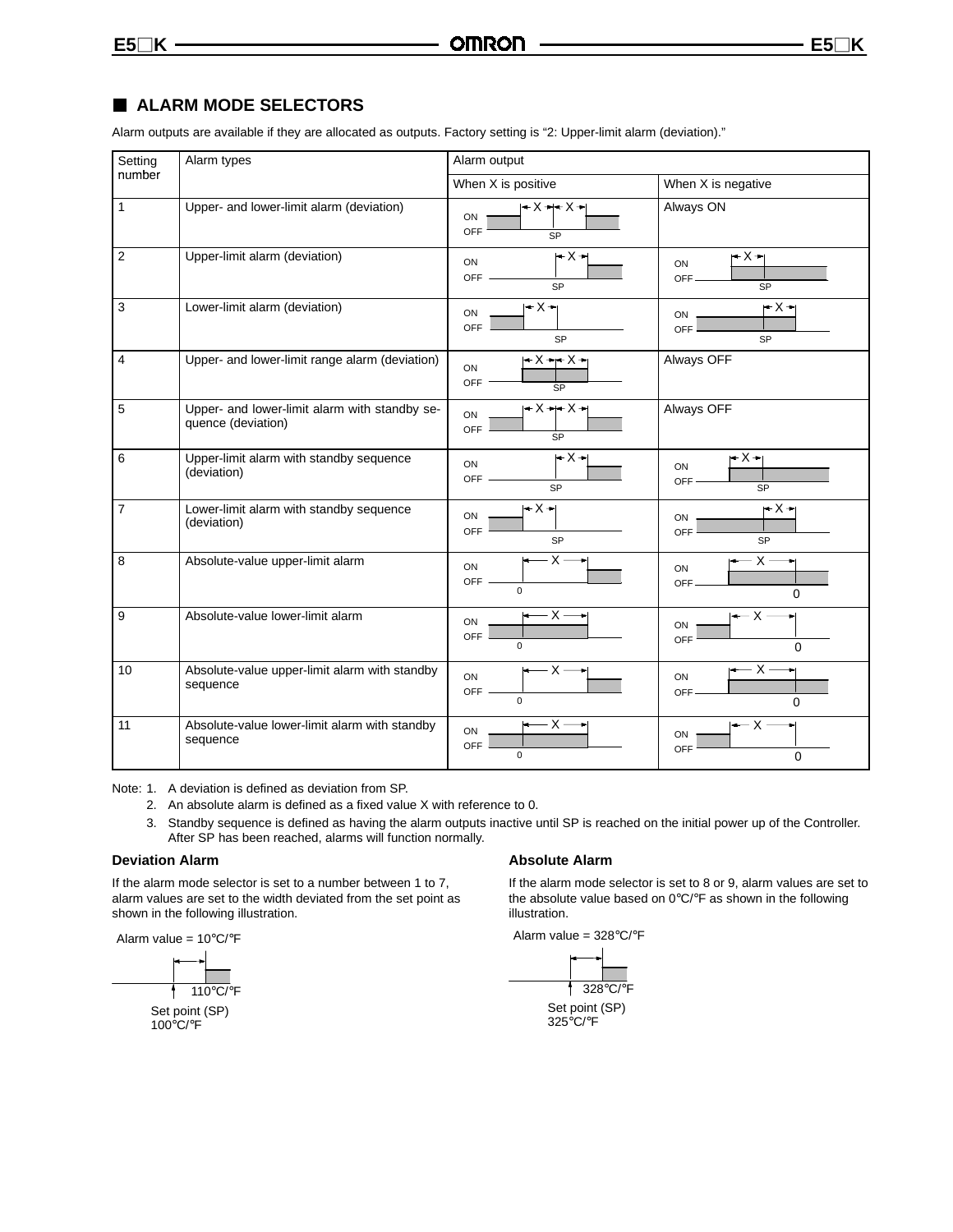## **HOW TO USE THE ERROR DISPLAY**

When an error has occurred, the No.1 display alternately indicates error codes together with the current display item. This section describes how to check error codes on the display, and the actions that must be taken to remedy the problem.

|                | <b>Input Error</b>                                                                                                                                                                                                                                                     |
|----------------|------------------------------------------------------------------------------------------------------------------------------------------------------------------------------------------------------------------------------------------------------------------------|
| <b>Meaning</b> | Input is in error.                                                                                                                                                                                                                                                     |
| Action         | Check the wiring of inputs, disconnections, and shorts, and check the input type and the input type jumper connector.                                                                                                                                                  |
|                | <b>Operation at Error</b> For control output functions, output the manipulated variable matched to the setting of the "MV at PV error" parameter<br>(level 2 mode). Alarm output functions are activated when the upper limit is exceeded.                             |
|                | <b>Memory Error</b>                                                                                                                                                                                                                                                    |
| <b>Meaning</b> | Internal memory operation is in error                                                                                                                                                                                                                                  |
| Action         | First, turn the power OFF then back ON again. If the display remains the same, the E5AK/E5EK Controller must be<br>repaired. If the display is restored to normal, the probable cause may be external noise affecting the control system. Check<br>for external noise. |
|                | Operation at Error Control output functions turn OFF (2 mA max. at 4 to 20 mA output, and output equivalent to 0% in case of other outputs).                                                                                                                           |

#### E333 **A/D Converter Error**

Alarm output functions turn OFF.

**Meaning** Internal circuits are in error.

**Action** First, turn the power OFF then back ON again. If the display remains the same, the E5AK/E5EK Controller must be repaired. If the display is restored to normal, the probable cause may be external noise affecting the control system. Check for external noise.

**Operation at Error** Control output functions turn OFF (2 mA max. at 4 to 20 mA output, and output equivalent to 0% in case of other outputs). Alarm output functions turn OFF.

#### $R.E \cap r$ **Calibration Data Error**

This error is output only during temperature input and is displayed for two seconds when the power is turned ON.

**Meaning** Calibration data is in error.

Action Must repair.

**Operation at Error** Both control output functions and alarm output functions are active. However, note that the readout accuracy is not assured.



**Display Range Over**

**Meaning** Though not an error, this is displayed when the process value exceeds the display range when the control range (setting range  $\pm 10$ %) is larger than the display range (-1999 to 9999).

- When less than "-1999"  $C C C C$
- When greater than "9999" **CCCC**

**Operation** Control continues, allowing normal operation.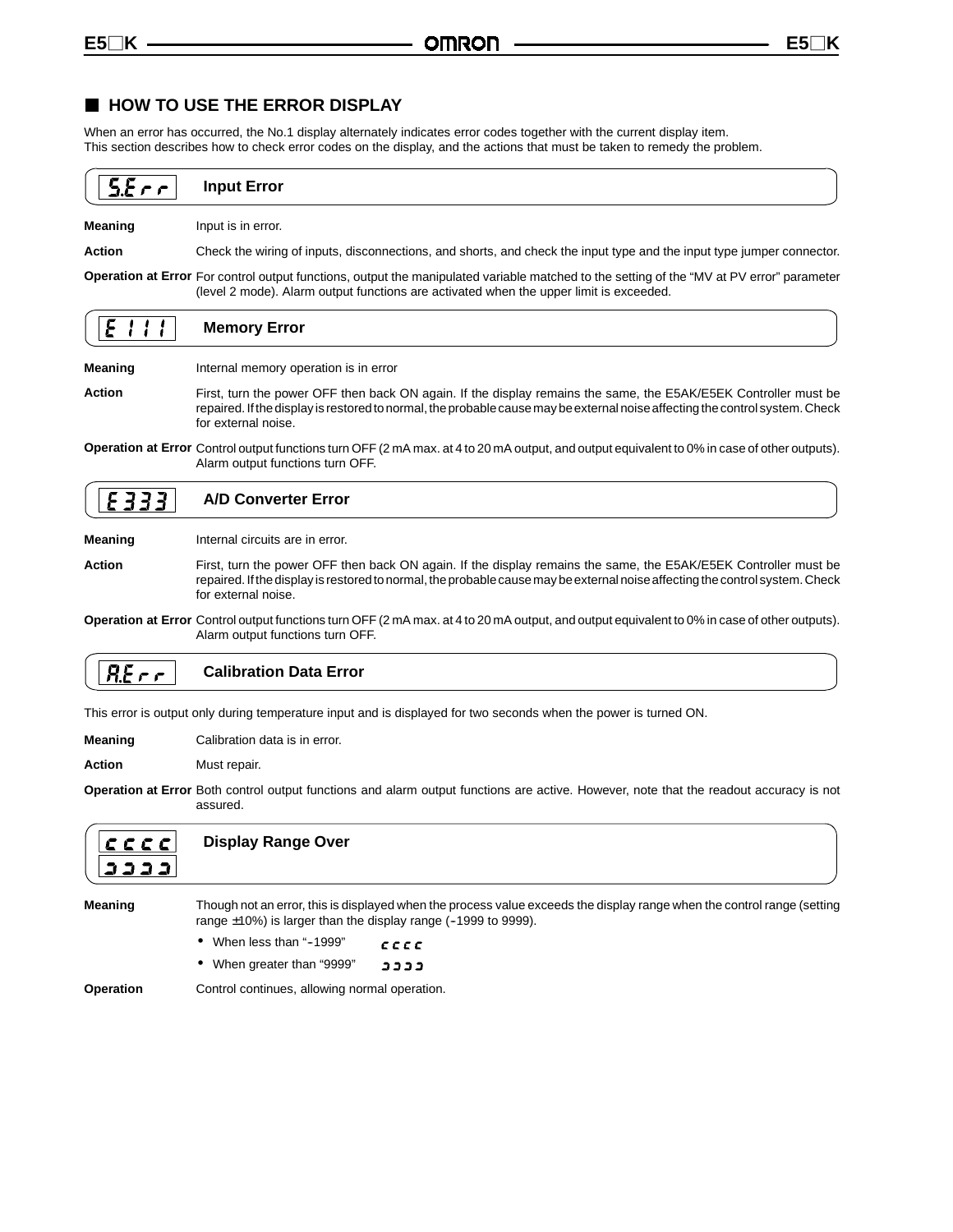## **FUZZY SELF-TUNING**

Fuzzy self-tuning is a function that enables the  $E5\Box K$  to calculate the most suitable PID constants for the control output.

#### **Features**

- The  $E5\Box K$  determines by itself when to perform fuzzy selftuning.
- During fuzzy self-tuning, the  $E5\Box K$  does not output any signal that disturbs the temperature or output value.

#### **Fuzzy Self-tuning Function**

The fuzzy self-tuning function has three modes.

- In SRT (step response tuning) mode, the PID constants are tuned using a step response method at the time the set point is changed.
- In DT (disturbance tuning) mode, the PID constants are amended so that the controlled temperature will be within the target range set in advance when there is external disturbance.
- In HT (hunting tuning) mode, when hunting occurs, the PID constants are amended to suppress the hunting.

#### **Startup Conditions of SRT**

SRT will start if conditions 1 to 5 are satisfied when the set point is changed, or the  $E5\Box K$  is turned on.

- 1. The new set point is different from the set point used at the time SRT was last executed.
- 2. The difference between the new set point and the last set point is larger than the value obtained from the calculation: present proportional band value (P) x approximately 1.27+4.
- Note: When the  $E5\square K$  is turned on, the difference between the process value and set point is regarded as Deviation.
- 3. The temperature is stable before changing the set point, or the temperature is balanced while the  $E5\Box K$  is turned on before any output is obtained.
- 4. The set point is changed in the direction that the controlled amount increases (i.e., the control amount is in the upper direction at the time of reverse operation and in the lower direction at the time of normal operation).
- 5. No SRT has been executed with the current set point.

In the following cases, SRT will not be executed accurately. Therefore the  $E5\Box K$  must be tuned in DT or HT mode.

- 1. The maximum temperature slope (R) is not obtained before the process value reaches the value obtained from the calculation: present proportional band value (P) x approximately 1.27 (i.e., the maximum temperature slope (R) is not obtained before the SRT is finished). If the proportional band, obtained before SRT is finished, is larger than the previous proportional band, however, the PID constants will be renewed, so their values will be more accurate.
- 2. The set point is changed during SRT, and the SRT completion conditions are satisfied; and, no PID constant will be renewed.

Note: You must turn ON the power supply to the LOAD either before or simultaneously with the start of Temperature Controller operation.

> Dead time will be measured from the time the Temperature Controller starts operating. If a load, such as a heater, is turned on after the Temperature Controller is turned on, dead time longer than the actual value will be measured, and inappropriate PID constants will be obtained.

If an extremely large amount of dead time is measured, the control amount will be set to 0% for a short period of time before being returned to 100%, and the constants will then be retuned. Retuning is performed only for large amounts of dead time, so be sure to follow the precaution given above when starting operation.

#### **Stable Temperature Status**

If the temperature is within the stable range for a specified period, the temperature is considered stable.



#### **Balanced Status**

If the process value is within the stable range for 60 s when there is no output, the the temperature is considered balanced.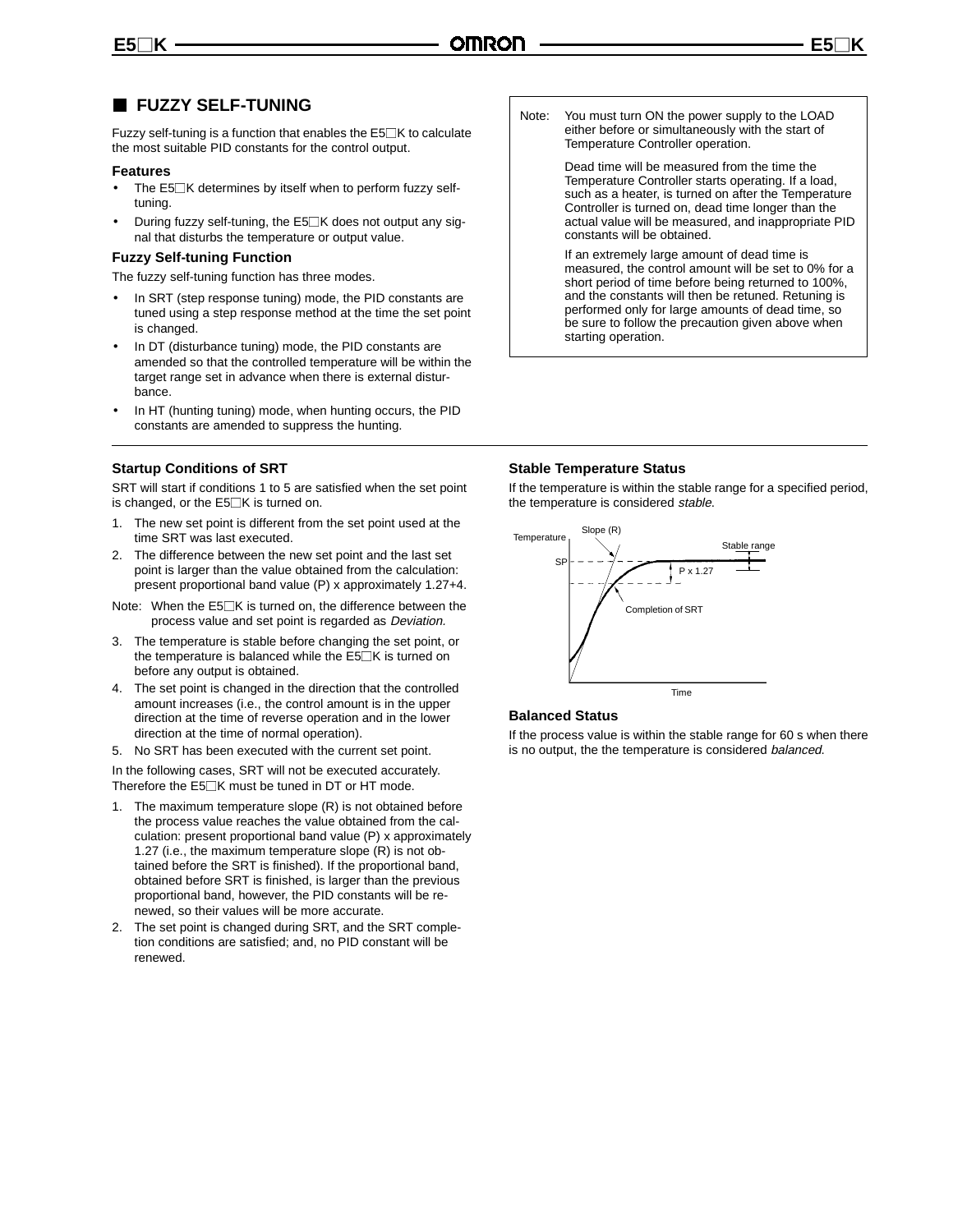#### **Startup Conditions of DT**

- 1. DT will start if the temperature that has been stable varies due to external disturbance and the deflection of the temperature exceeds the stable range, and then the temperature becomes stable, provided that the number of maximum temperature values is less than four.
- 2. DT will start if the set point is changed under the condition that SRT does not start and the temperature becomes stable, provided that the number of maximum temperature values is less than four.

If there are four or more maximum temperature values, HT will start.



#### **Balanced Status**

If the process value is within the stable range for 60 s when there is no output, it is deemed that the the temperature is balanced.

### **Startup Conditions of HT**

HT will be ON when there is hunting with four or more maximum temperature values (extreme values) while SRT is not being executed.



Note: In specific applications where temperature varies periodically due to disturbance, internal parameters need to be adjusted. For details, refer to your User's Manual.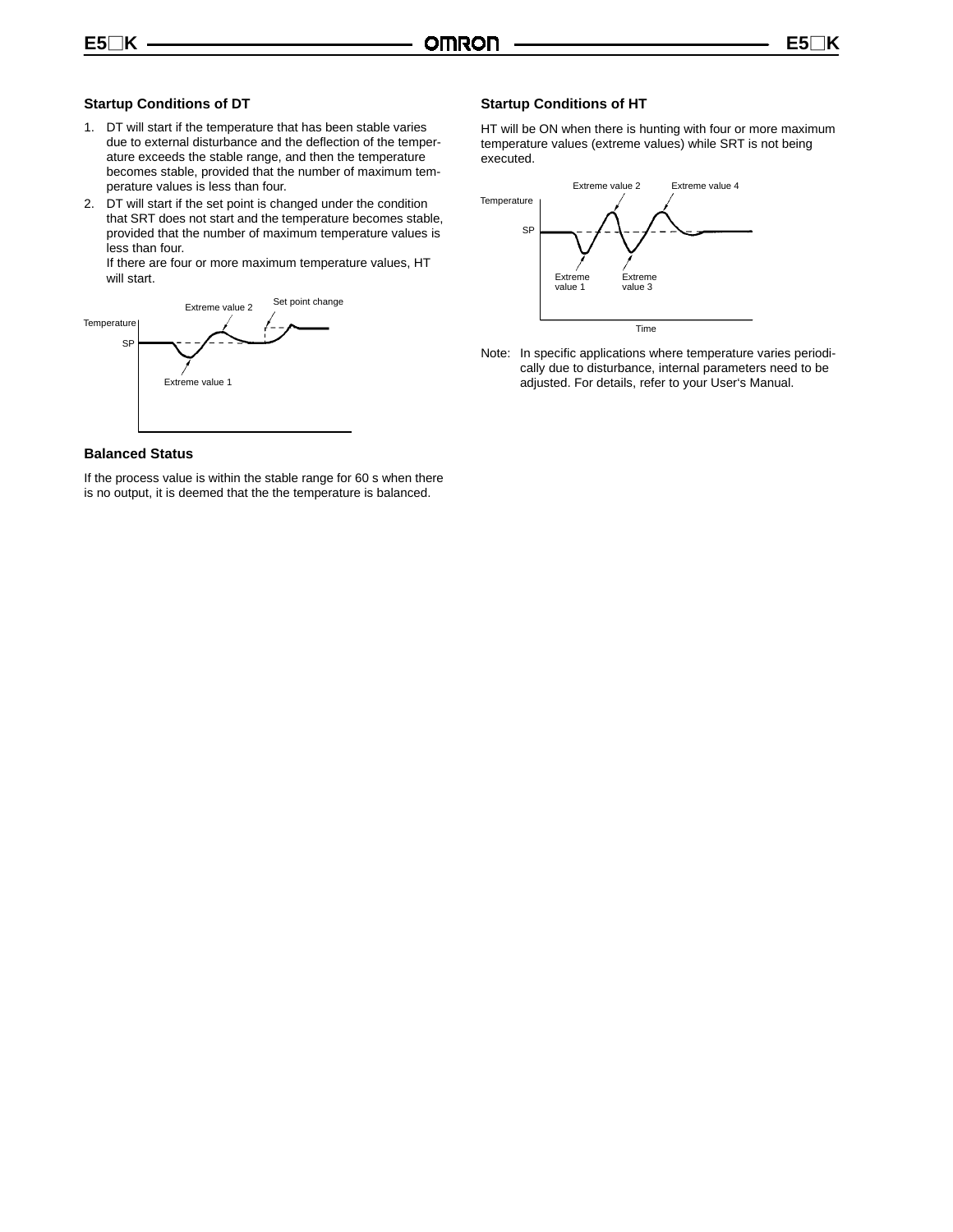## **Dimensions**

Unit: mm (inch)

**E5AK**





Note: 1. Recommended panel thickness is 1 to 8 mm. 2. Maintain the specified vertical and horizontal mounting space between each Unit.

Units must not be closely mounted vertically or horizontally.

**E5EK**





Note: 1. Recommended panel thickness is 1 to 8 mm.

2. Maintain the specified vertical and horizontal mounting space between each Unit. Units must not be closely mounted vertically or horizontally.

**E5CK**







**Panel Cutouts** 65 min.



#### Note: 1. Recommended panel thickness is 1 to 5 mm.

2. Maintain the specified vertical and horizontal mounting space between each Unit. Units must not be closely mounted, either vertically or horizontally.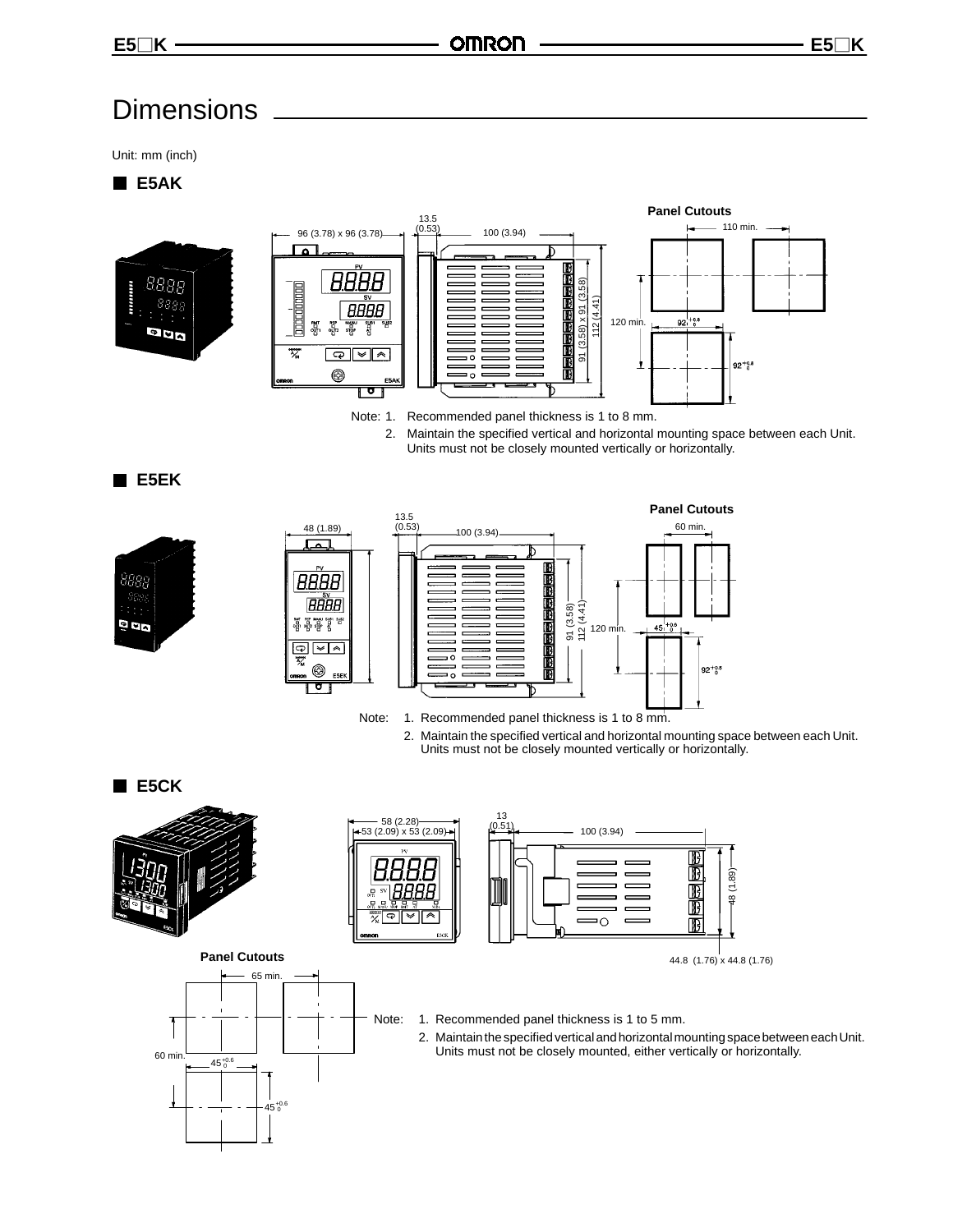## **E5CK-302**

The E5CK-302 model has the same dimension and cutouts as the E5CK.

1.5

ო

## **ACCESSORIES (ORDER SEPARATELY)**





**Terminal Cover for E5AK Terminal Cover for E5EK**



## **Terminal Cover for E5CK**

**E53-COV07**



## **Current Transformer (E5AK and E5EK only)**

**E54-CT1 E54-CT3**





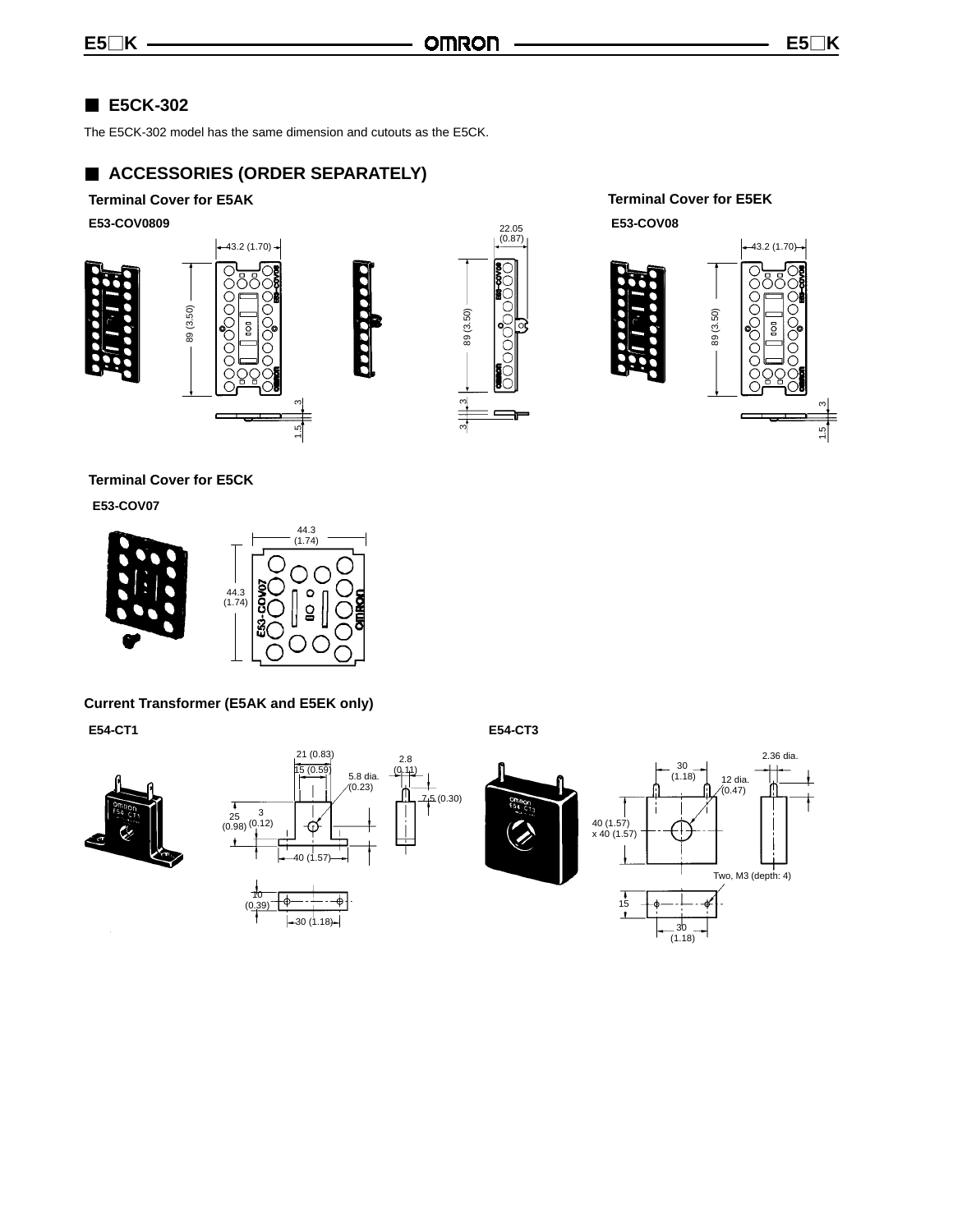## Installation

## **REMOVE CONTROLLER FROM REAR HOUSING**

## **E5AK and E5EK**

- To pull out the internal mechanism from the housing, use a Phillips screwdriver matching the screw on the lower part of the front panel.
- 1. Turn the screw counterclockwise while pressing the hook on the upper part of the front panel.
- 2. Carefully pull out the internal mechanism while holding the left and right sides of the front panel.



**E5CK**



First, while pressing the hooks on the left and right sides of the front panel, pull the internal mechanism from the housing.

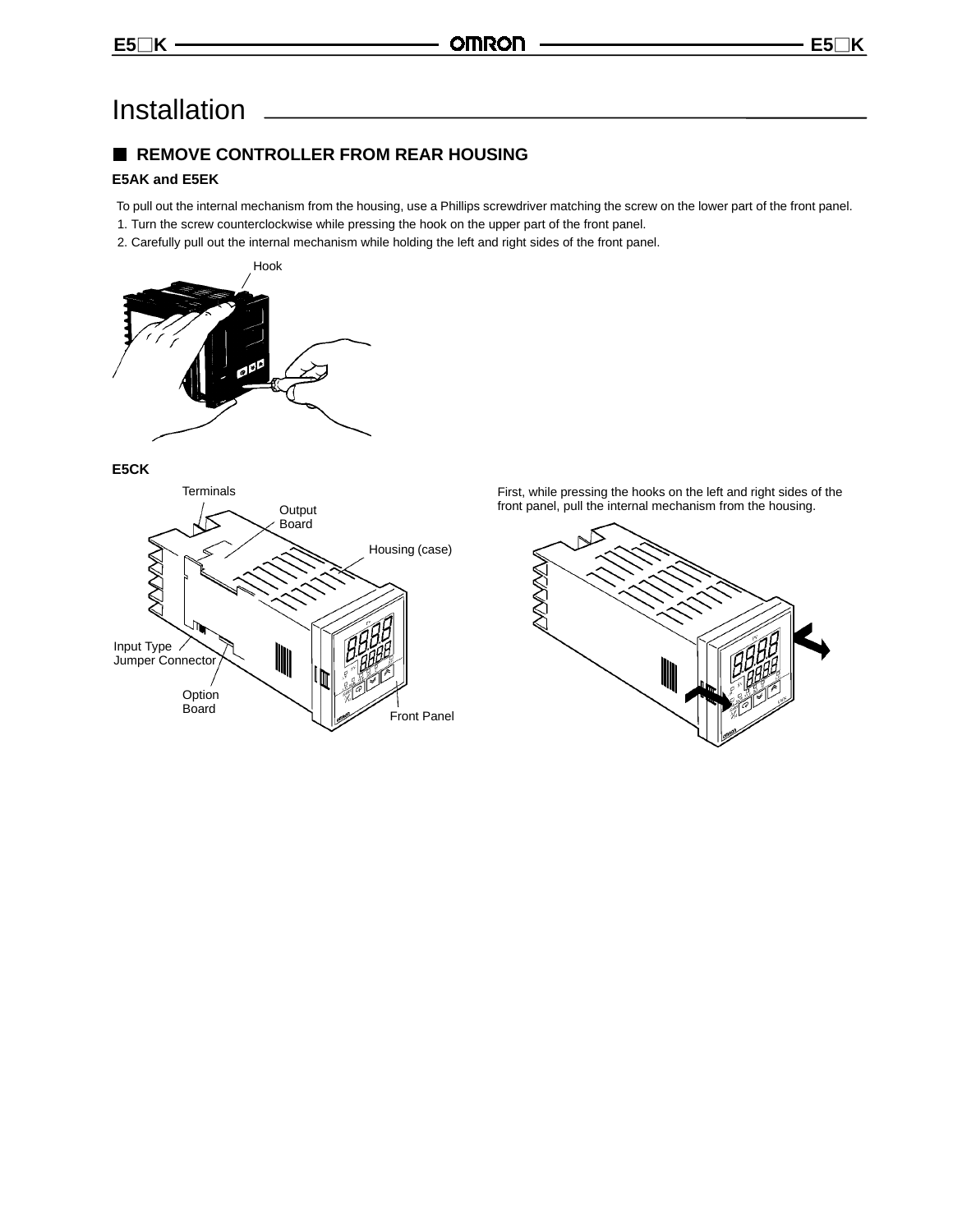## **SETTINGS**

Note: Always turn off the power supply to the Digital Controller before changing any switch settings.

On a standard model, set up the Output Modules for control outputs 1 and 2 before mounting the Controller.

On a position-proportional model, the Relay Output Module is already set. Do not change that set-up parameter. Do not replace with other Output Modules.

#### **Setting Up and Removing the Output Module**

#### **Setting Up the Output Module**

When setting up the Output Modules, pull out the internal mechanism from the housing and insert the Output Modules into the sockets for control outputs 1 and 2.



## **Removing the Output Module**

To replace the Output Module, use a flat-blade screwdriver to push up the Output Module.



#### **Setting Up the Option/Output Board**

#### **E5AK**

- 1. Remove the Power Board and Option Boards in the order shown in the following diagram.
- 2. Insert the Option Boards into the sockets for options 1 to 3. The following diagram shows the relationship between the Option Boards and mounting positions.



- Option 1 Upuon<br>E53–AKB: Event inputs 1/2<br>E53–AK01: RS–232C<br>E53–AK02: RS–422<br>E53–AK03: RS–485 Option 2 E53-AKF: Transfer output Ontion 3 E53-AKB: Event inputs 3/4 û
- 3. Mount the option boards and the power board in the order shown.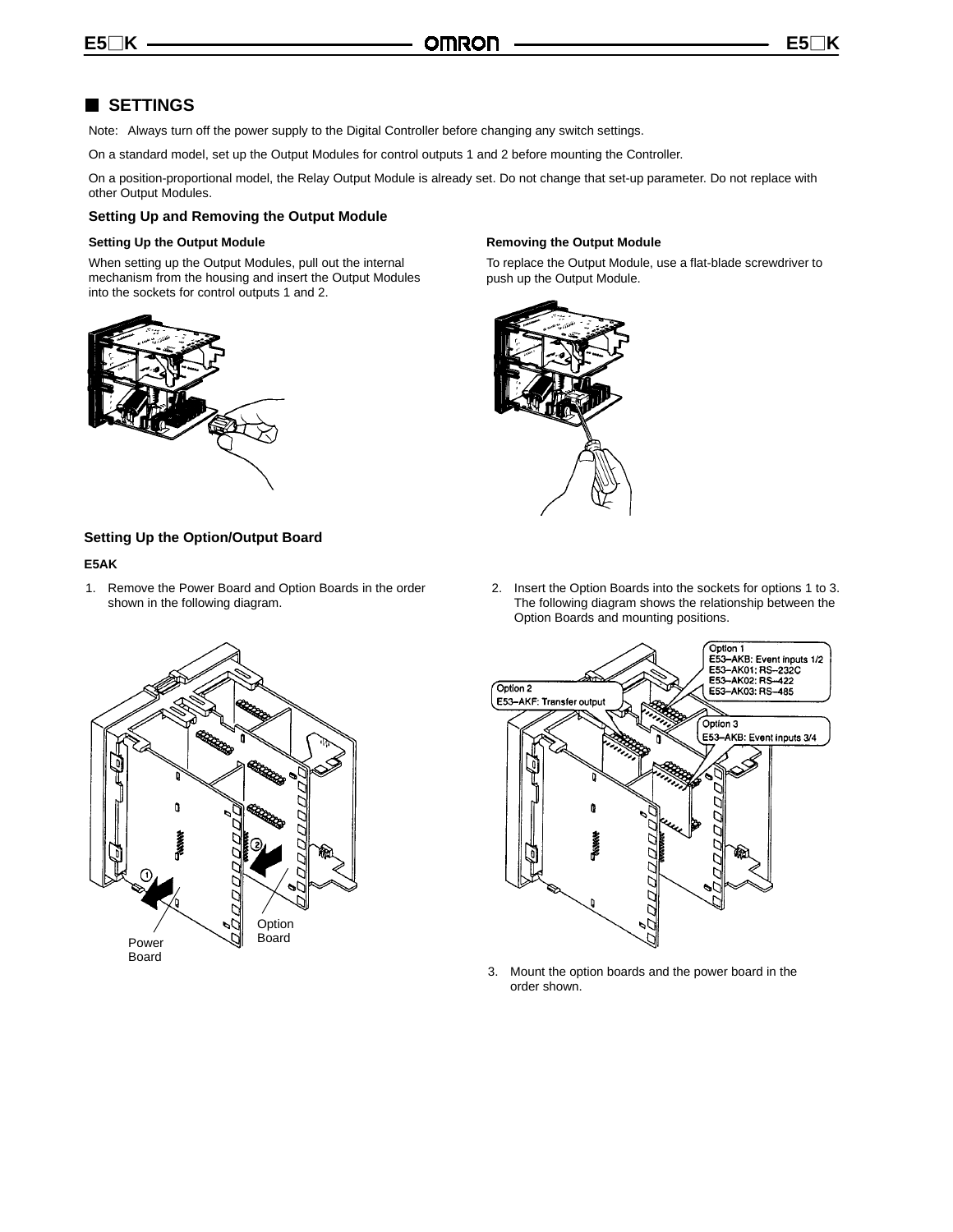## **E5EK**

1. Remove the Power Board in the order shown in the following diagram.



### **E5CK**

- 1. Two rectangular holes are provided on the Power Board (right side of Controller). Fit the two protrusions of the output board into these two holes.
- 2. With the output board fitted into the Power Board, fit the output board into the connector on the control board (left side of Controller).



2. Insert the Option Board into the socket for option 1. The following diagram shows the relationship between the Option Board and mounting position.



3. Mount the option boards and the power board in the order shown.

## **Set up the Option Board**

- 1. Place the bottom of the Controller facing up, fit the board horizontally into the connector on the power board (right side of controller).
- 2. With the Power Board connected, fit the board vertically into the connector on the control board (left side of Controller).

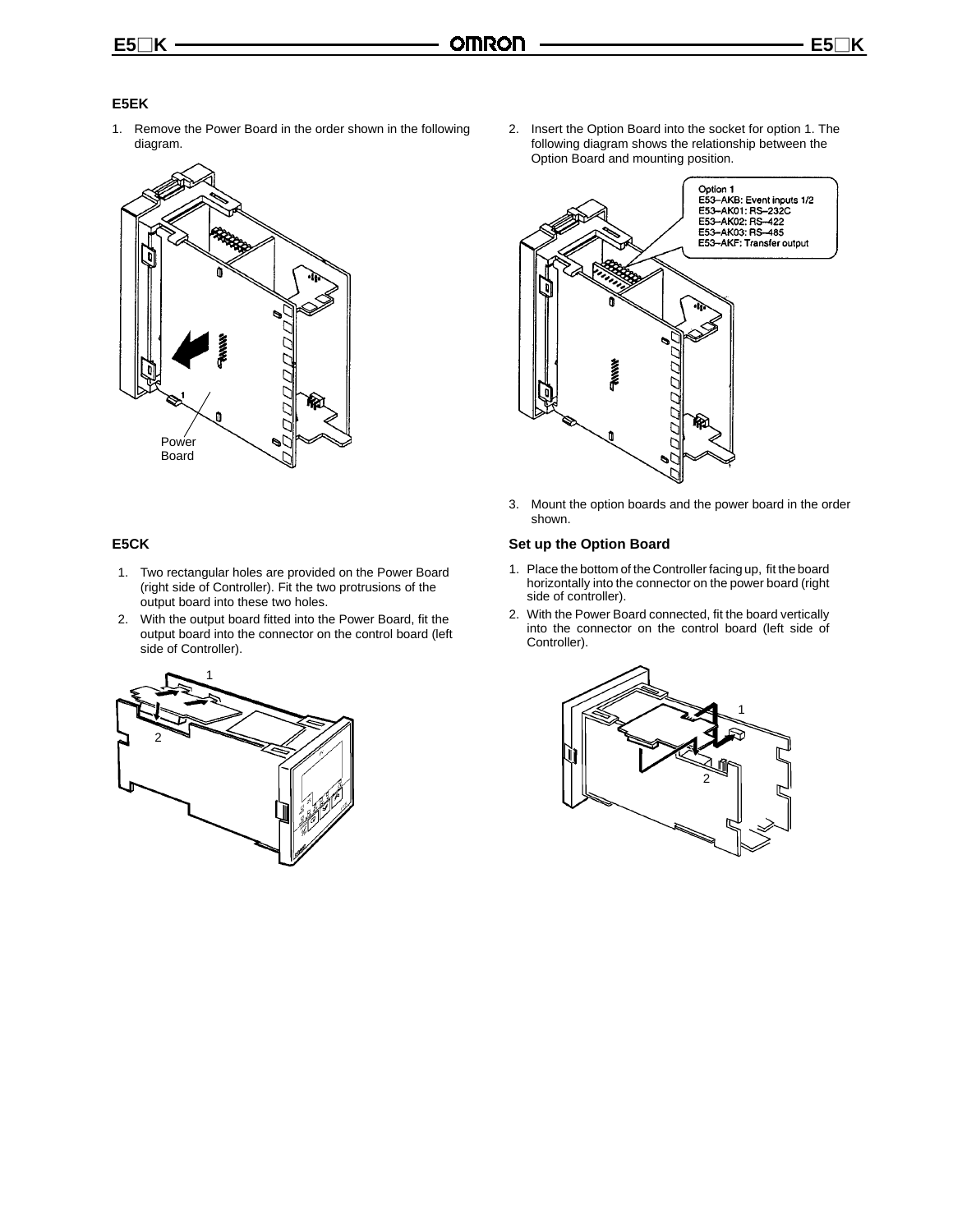## **MOUNTING CONTROLLER**

### **E5AK and E5EK**

- 1. Insert the controller into the panel's mounting hole at the position shown in the figure below.
- 2. Fit the mounting bracket (accessory) into the mounting slots on the top and bottom of the rear case.



#### **E5CK**

- 1. Insert the E5CK Controller into the cutout on the panel, as shown in the figure here.
- 2. Push the adapter along the Controller body from the terminals up to the panel, and fasten temporarily.
- 3. Tighten the two mounting screws on the adapter. When tightening screws, tighten the two screws alternately keeping the torque to approximately 0.29 to 0.39 N  $\cdot$  m, or  $3$  to  $4$  kgf  $\cdot$  cm.



3. Tighten the mounting bracket screws on the upper and lower parts in small increments alternately and equally until the ratchet start to slide.

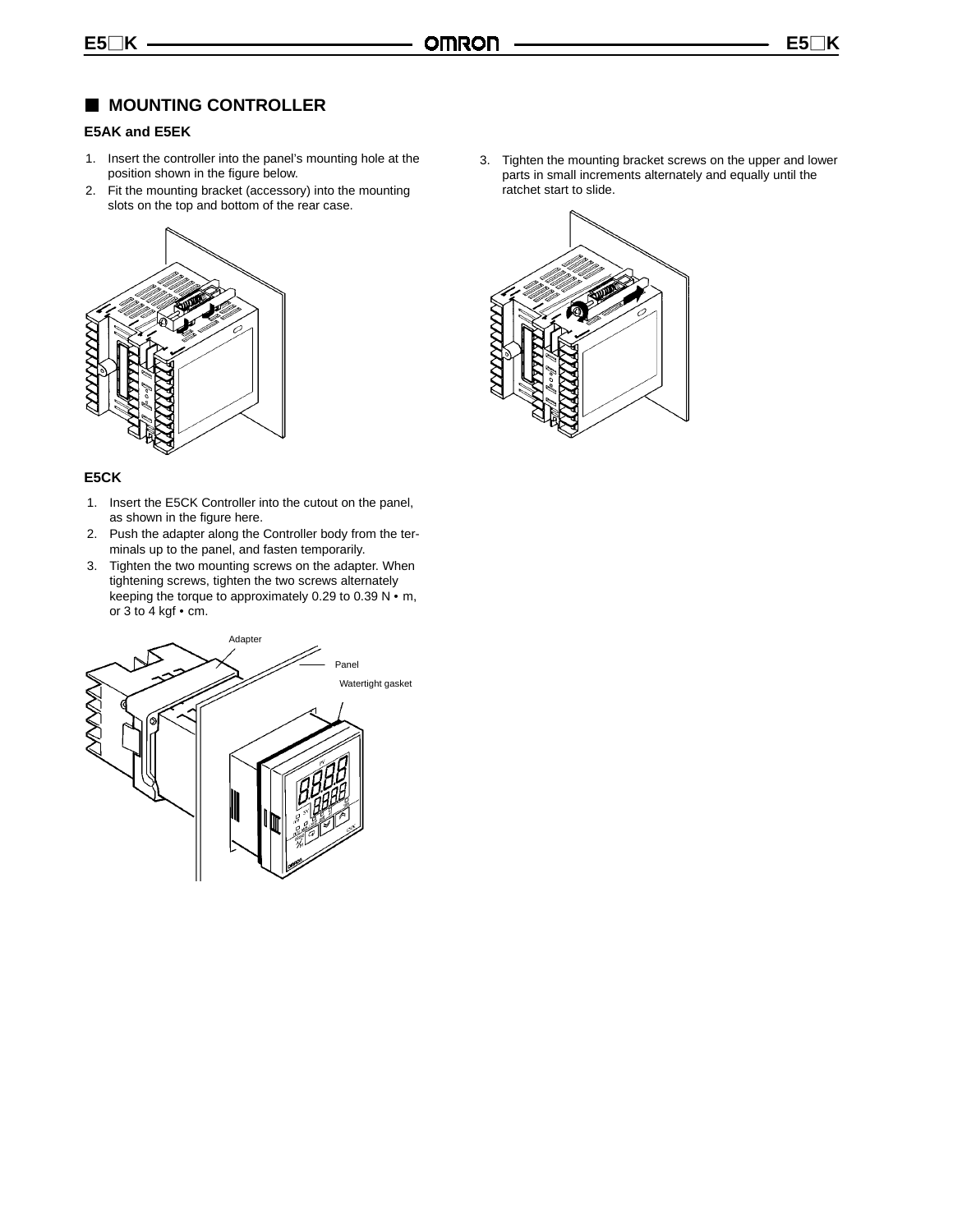## **MOUNTING TERMINAL COVER**

#### **E5AK and E5EK**

1. Fasten the terminals covers as follows by using the plastic pins. Plastic pins are provided with the terminal covers.



#### **E5CK**

1. The E5CK-AA1-500 Controller is provided with a Terminal Cover (E53-COV07). Fasten the Terminal Cover as follows by using the plastic pin.



## **WIRING TERMINALS FOR E5AK**

#### **E5AK Terminal Arrangement**



## **Wiring**

In the following wiring diagrams, the left side of the terminal numbers indicate the inside of the Controller.

#### **Power Supply**

Input power to terminal numbers 9 and 10. Power specifications are as follows: 100 to 240 VAC, 50/60 Hz, approx. 16 VA

| 10                      |                 | 30 31 32 | 20              |
|-------------------------|-----------------|----------|-----------------|
| 9                       | $\overline{29}$ |          | 19              |
| $\overline{\mathbf{g}}$ | 28              |          | $\overline{18}$ |
| 7                       | $\overline{27}$ |          | 17              |
| 6                       | $\overline{26}$ |          | $\overline{16}$ |
| $\overline{5}$          | $\overline{25}$ |          | 15              |
| $\overline{4}$          | $\overline{24}$ |          | 14              |
| $\overline{3}$          | $\overline{23}$ |          | $\overline{13}$ |
| $\overline{2}$          | $\overline{22}$ |          | $\overline{12}$ |
|                         | $\mathbf{S}$    | 33       |                 |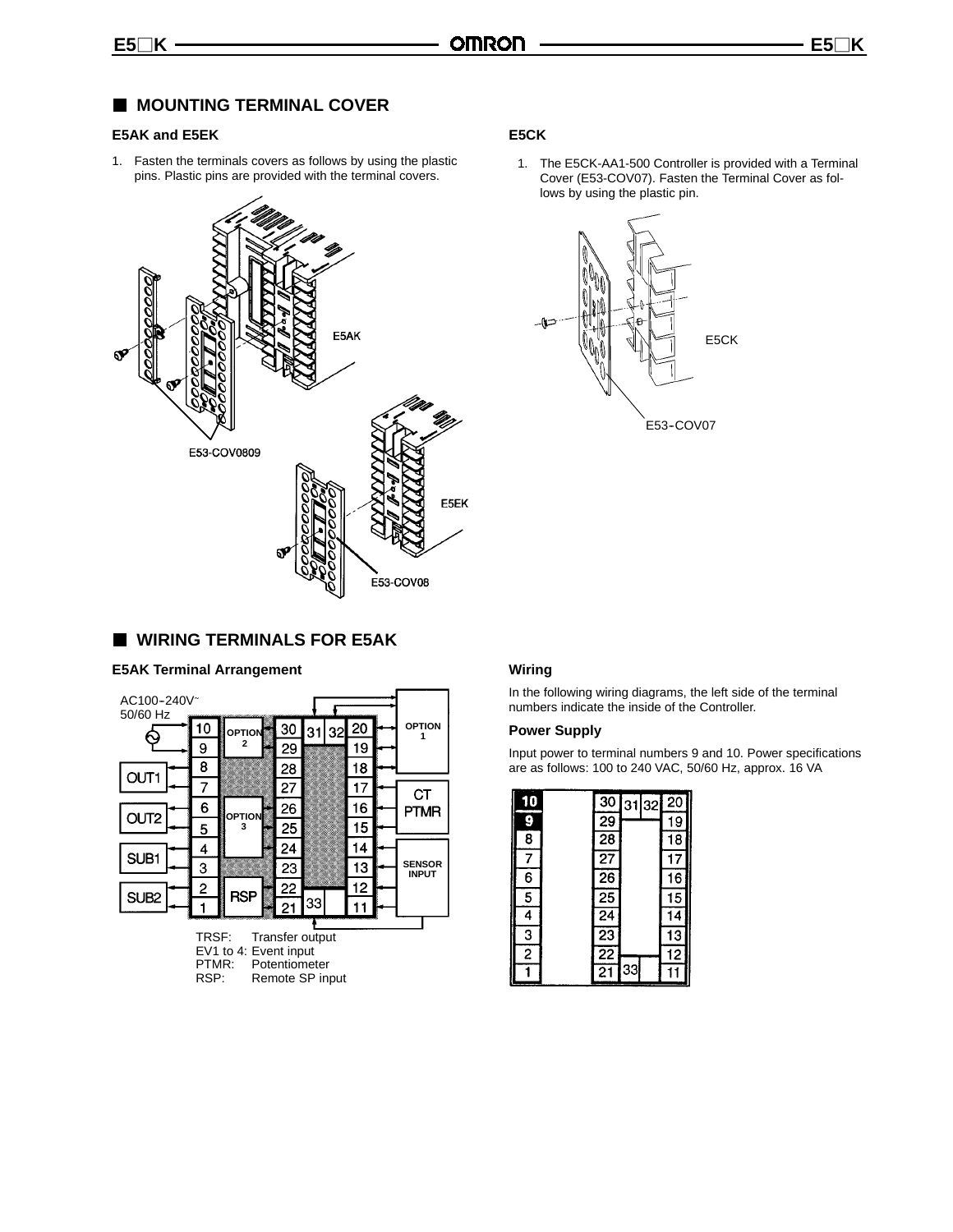## **WIRING TERMINALS FOR E5EK**

### **E5EK Terminal Arrangement**



## **WIRING TERMINALS FOR E5CK**

#### **E5CK Terminal Arrangement**



#### **Power supply**

Input power to terminal numbers 9 and 10. Power specifications are as follows: 100 to 240 VAC, 50/60 Hz, approx. 15 VA



#### **Wiring Precautions**

- To protect the Controller and its lines from external noise, use the wire ducts to separate input leads and power lines.
- Use solderless terminals when wiring the Controller.
- Tighten the terminal screws using a torque no greater than  $0.78$  N  $\cdot$  m, or 8 kgf  $\cdot$  cm max. DO NOT tighten the terminal screws too tightly.

#### **Power Supply**

Input 100 to 240 VAC to terminal numbers 4 and 5.

| 5              | 11 | 12 | 10 |
|----------------|----|----|----|
|                |    |    | 9  |
| 3              |    |    | 8  |
| $\overline{2}$ |    |    | 7  |
|                | 13 | 14 | 6  |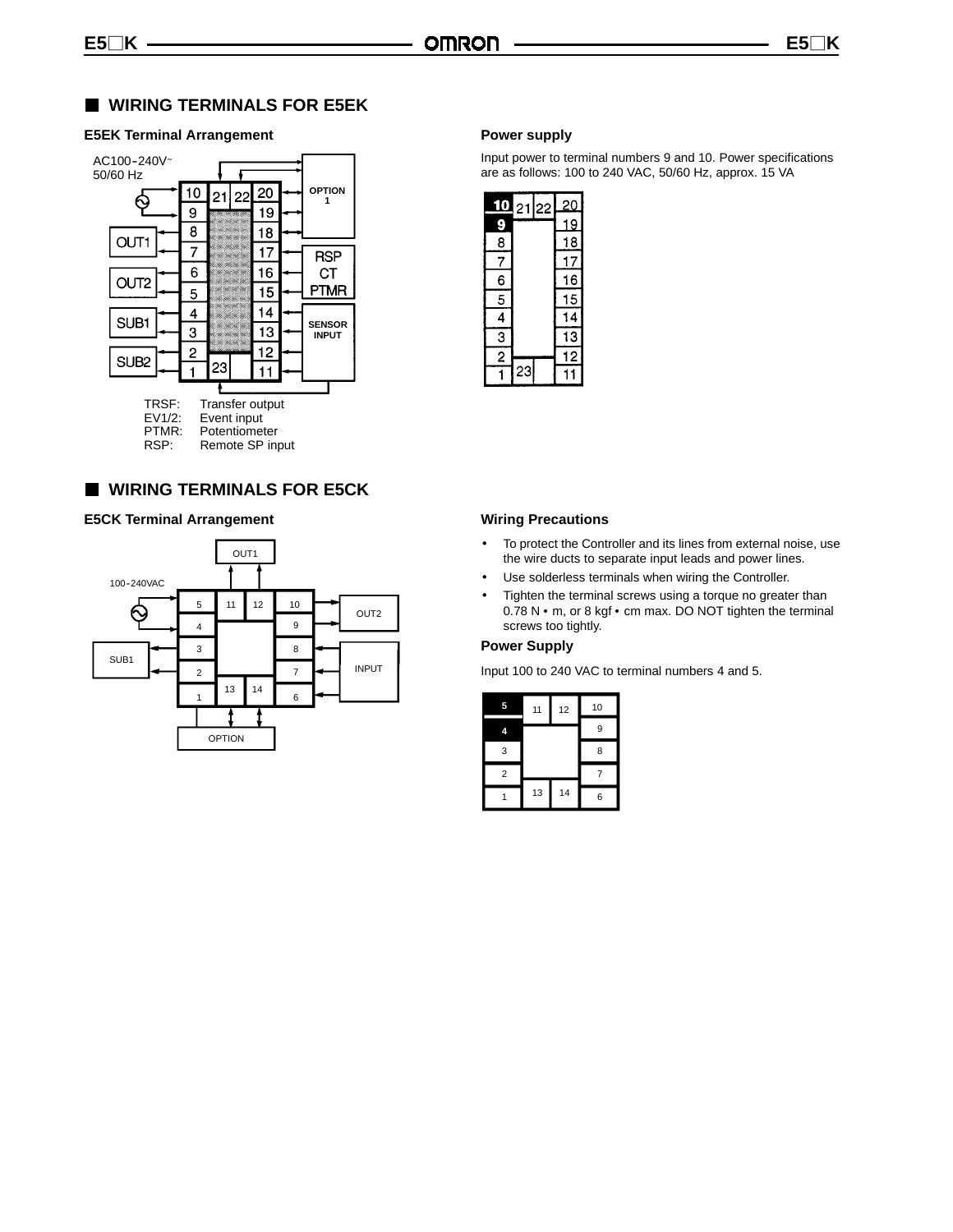## **SENSOR INPUT WIRING**

## **E5AK**

Connect the sensor input to terminal numbers 11 to 14 and 33 as follows according to the input type.



### **E5EK**

Connect the sensor input to terminal numbers 11 to 14 and 23 as follows according to the input type.



#### **E5CK**

Connect the sensor input to terminal numbers 6 to 8 as indicated here, according to the input type.



Match the inputs with the internal jumper settings for each input type. For thermocouple or platinum resistance thermometer inputs, set the internal jumper to a common position (TC/PT) as the temperature input.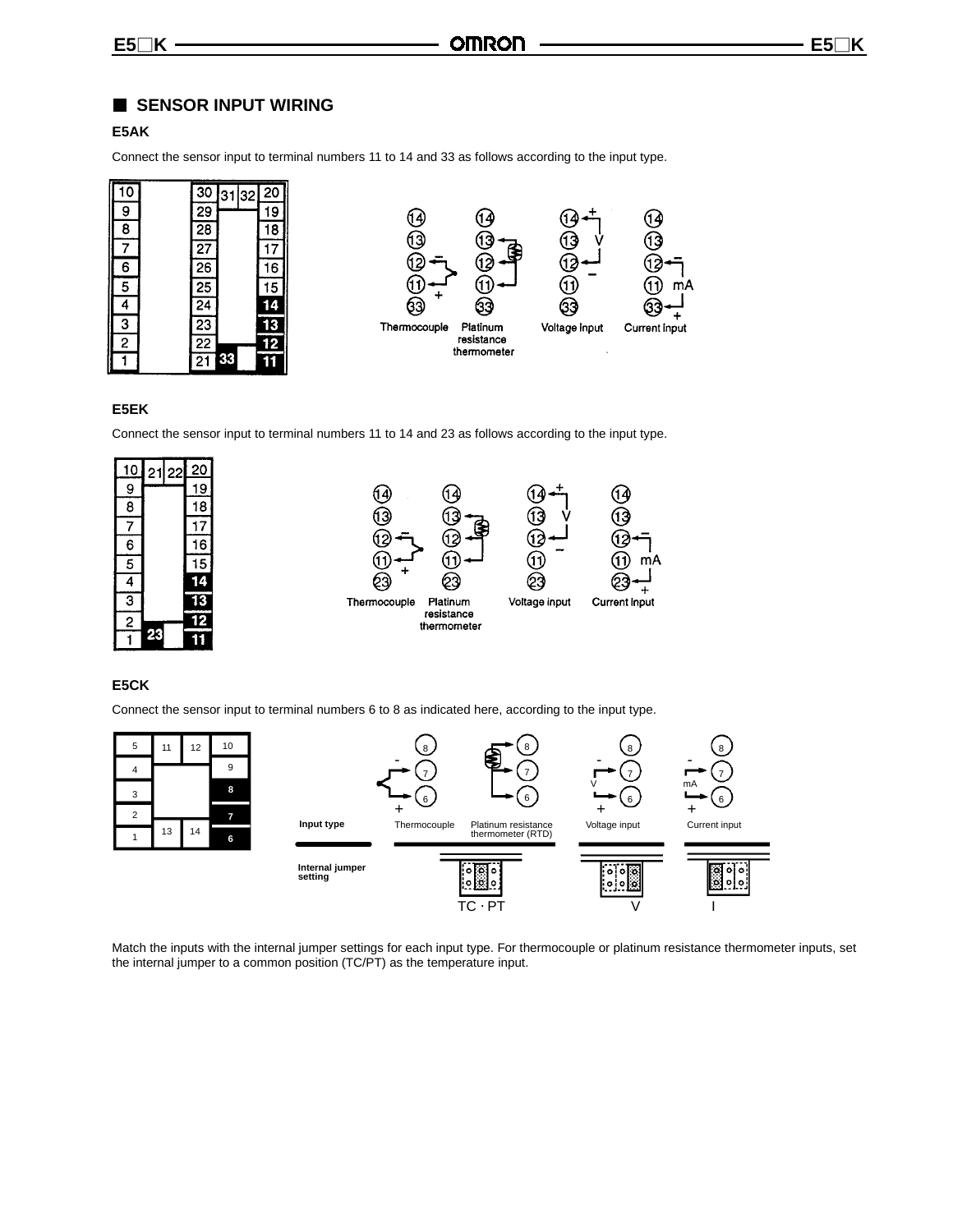## **CONTROL OUTPUT**

#### **E5AK Control Output**

Terminal numbers 7 and 8 are for control output 1 (OUT1), and terminal numbers 5 and 6 are for control output 2 (OUT2). The following diagrams show the available Output Modules and their internal circuits.





#### **E5EK Control Output**

Terminal numbers 7 and 8 are for control output 1 (OUT1), and terminal numbers 5 and 6 are for control output 2 (OUT2). The following diagrams show the available Output Modules and their internal circuits.



With  $E53-V\square\Box$  Output Modules, approx. 2 V is output for one second after the power is interrupted.

#### **E5AK-PRR2/E5EK-PRR2 Controllers**

The E5AK-PRR2 and E5EK-PRR2 Controllers are supplied with relay output. This relay output is not compatible with any other module.

When replacing the Output Module, use the E53-R. The following diagrams show the relationship between terminals and open/close relay settings.

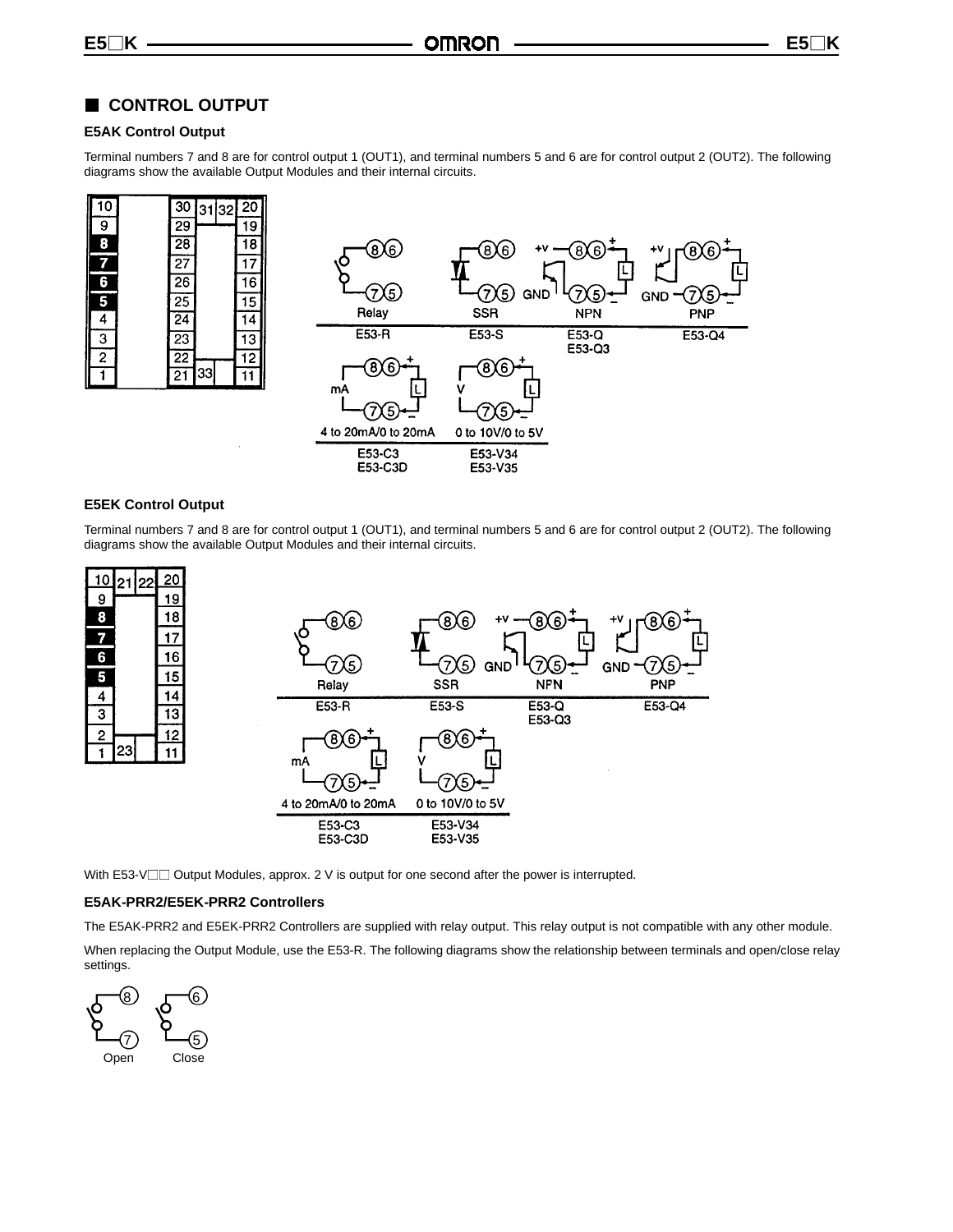### **E5CK Control Output**

Terminal numbers 11 and 12 are for control output 1 (OUT1). The five output types and internal circuits are available according to the Output Board.



Terminal numbers 9 and 10 are for control output 2 (OUT2). The three output types and internal circuits are available according to the Output Board.



## **AUXILIARY OUTPUT**

## **E5AK**

Terminal numbers 3 and 4 are for auxiliary output 1 (SUB1) and terminal numbers 1 and 2 are for auxiliary output 2 (SUB2). The following diagrams show the internal equalizing circuits for the auxiliary outputs:



Output specifications are as follows: SPST-NO, 3 A at 250 VAC

#### **E5CK**

Terminal numbers 2 and 3 are for auxiliary output 1 (SUB1). The internal equalizing circuit for auxiliary output 1 is as follows:



## **E5EK**

Terminal numbers 3 and 4 are for auxiliary output 1 (SUB1) and terminal numbers 1 and 2 are for auxiliary output 2 (SUB2). The following diagrams show the internal equalizing circuits for the auxiliary outputs:



Output specifications are as follows: SPST-NO, 3A at 250 VAC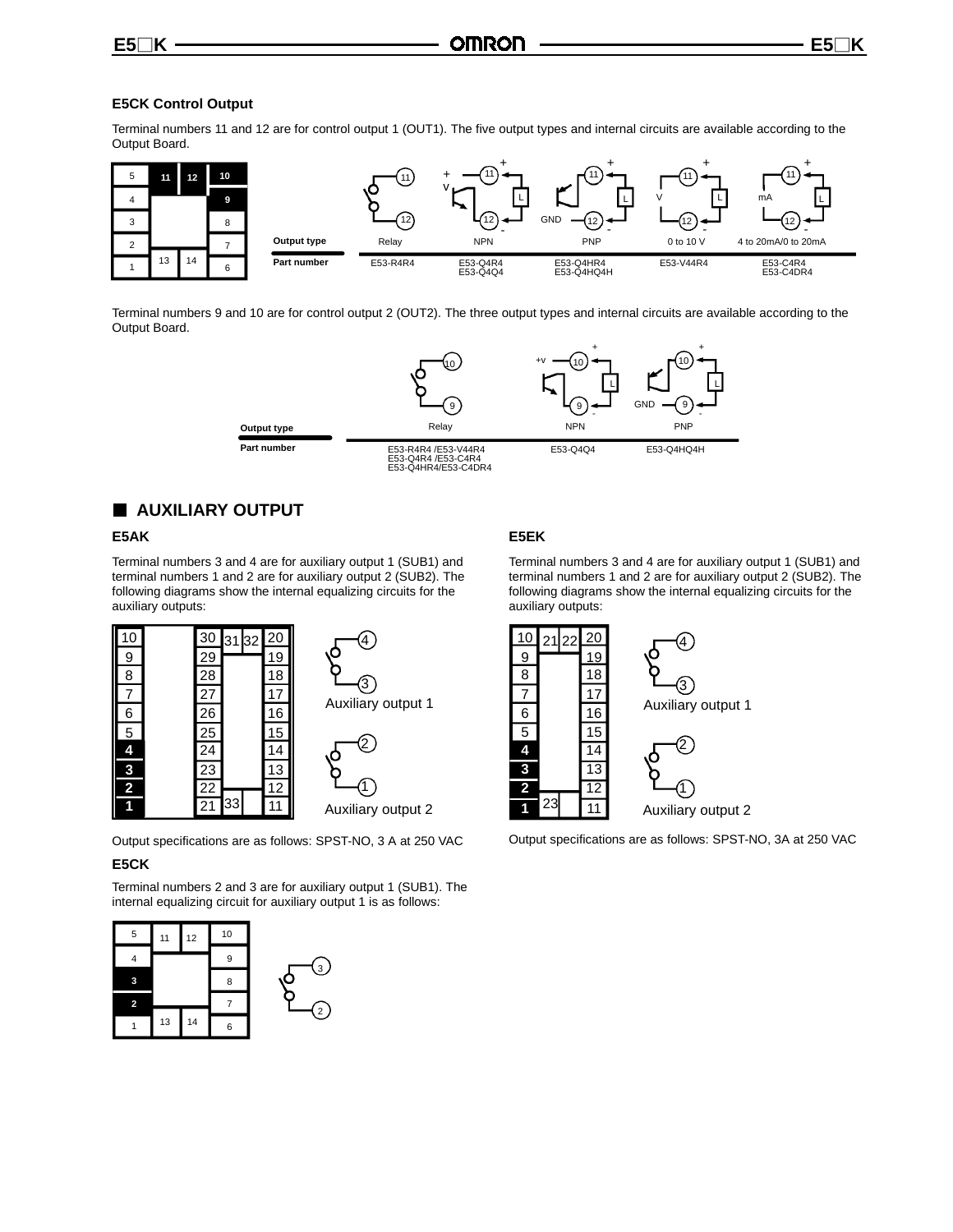## **CT INPUT/POTENTIOMETER (FOR E5AK AND E5EK ONLY)**

#### **E5AK CT Input/Potentiometer**

When using the HBA function on the E5AK-AA2 Controller, connect CT input (CT) to terminal numbers 15 to 17. When monitoring the valve opening on the E5AK-PRR2 Controller, connect the potentiometer (PTMR) to terminal numbers 15 to 17. Connect each of these inputs as follows:





For details on CT inputs, refer to Appendix, About Current Transformer in your User's Manual. For details on the potentiometer, refer to the Instruction Manual for the valve connected to the Controller. The variable resistance range is 100  $Ω$  to 2.5 k $Ω$ .

### **E5EK CT Input/Potentiometer**

When using the HBA function on the E5EK-AA2 Controller, connect CT input (CT) to terminal numbers 15 to 17. When monitoring the valve opening on the E5EK-PRR2 Controller, connect the potentiometer (PTMR) to terminal numbers 15 to 17. Connect each of these inputs as follows:



For details on CT inputs, refer to Appendix, About Current Transformer in your User's Manual. The potentiometer cannot be used simultaneously with remote SP input. For details on the potentiometer, refer to the Instruction Manual for the valve connected to the Controller. The variable resistance range is 100  $Ω$  to 2.5 k $Ω$ .

## **REMOTE SP INPUT (FOR E5AK AND E5EK ONLY)**

### **E5AK Remote SP Input**

Connect the input (RSP) to be used as the remote SP to terminal numbers 21 and 22. Only 4 to 20 mA inputs can be connected. Connect the input as follows:

| 10             | $\overline{30}$ | 3132 | 20              |
|----------------|-----------------|------|-----------------|
| 9              | $\overline{29}$ |      | 19              |
| $\overline{8}$ | $\overline{28}$ |      | $\overline{18}$ |
| 7              | 27              |      | 17              |
| 6              | $\overline{26}$ |      | $\overline{16}$ |
| $\overline{5}$ | $\overline{25}$ |      | 15              |
| $\overline{4}$ | $\overline{24}$ |      | $\overline{14}$ |
| $\overline{3}$ | $\overline{23}$ |      | $\overline{13}$ |
| $\overline{2}$ | 22              |      | $\overline{12}$ |
| 1              | $\overline{21}$ | 33   |                 |



## **E5EK Remote SP Input**

Connect the input (RSP) to be used as the remote SP to terminal numbers 15 and 16. However, note that the potentiometer cannot be used simultaneously with remote SP input. Only 4 to 20 mA inputs can be connected. Connect the input as follows:



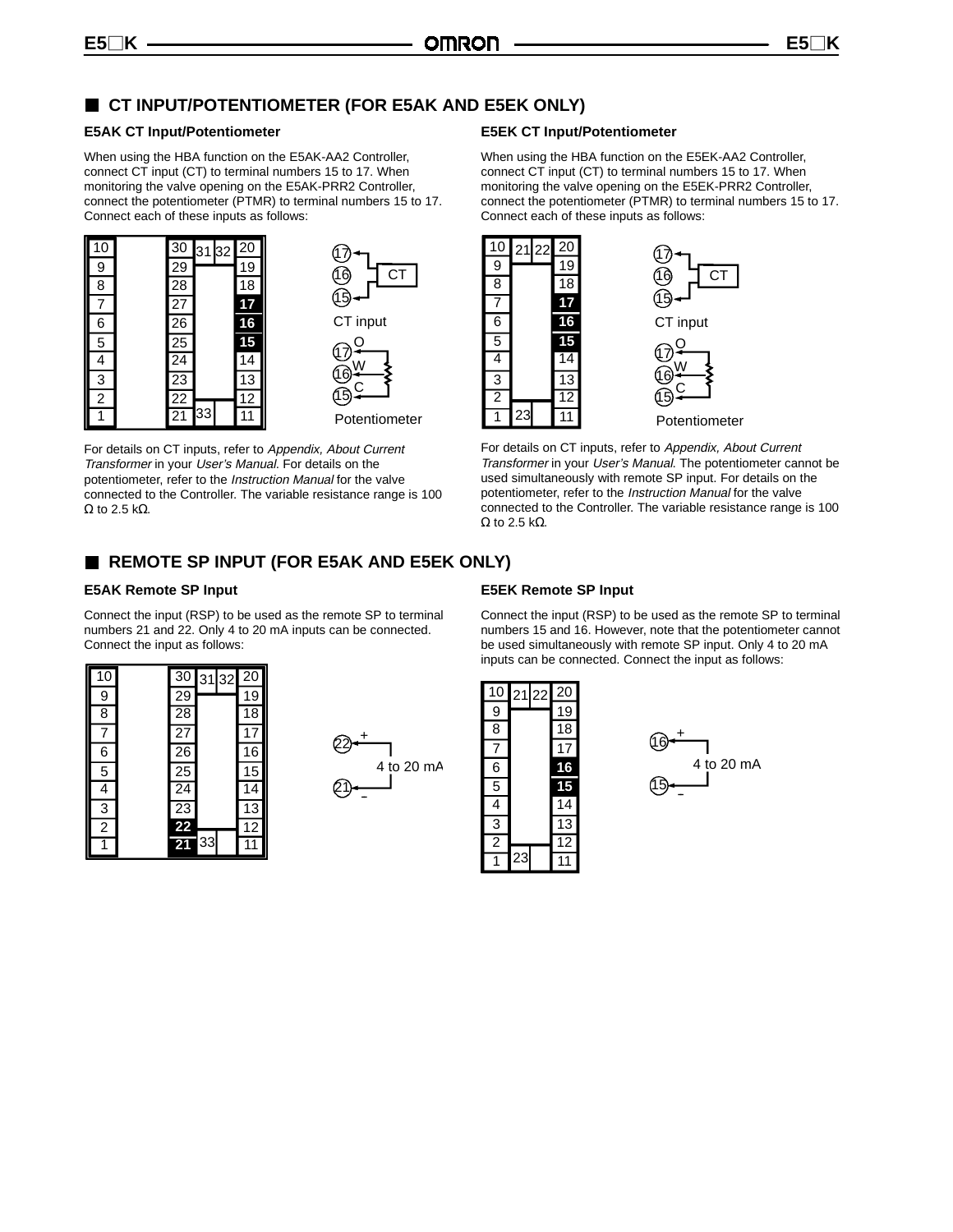## **OPTION BOARD WIRING**

#### **E5AK**

Connect event inputs 1 and 2 (EV1/2) to terminal numbers 18 to 20, and event events 3 and 4 (EV3/4) to terminal numbers 24 to 26. However, note that terminal numbers 18 to 20 cannot be used on Controllers with a communications function. Connect the event inputs as follows:

| 10             | 30                                                                    | 3132 | $\overline{20}$ |
|----------------|-----------------------------------------------------------------------|------|-----------------|
| 9              |                                                                       |      | <u>19</u>       |
| 8              | $\frac{29}{28}$                                                       |      | 18              |
| 7              | $\overline{27}$                                                       |      | 17              |
| 6              | $\begin{array}{r}\n 26 \\  \hline\n 25 \\  \hline\n 24\n \end{array}$ |      | 16              |
| 5              |                                                                       |      | 15              |
| 4              |                                                                       |      | 14              |
| 3              | $\overline{23}$                                                       |      | 13              |
| $\overline{2}$ | $\overline{22}$                                                       |      | $\overline{12}$ |
|                | 21                                                                    | 33   |                 |

Terminals 18 and 24 (COM) are connected internally.



Use event inputs under the following conditions:

| Contact input    | ON: 1 k $\Omega$ max.<br>OFF: 100 kΩ min.                            |
|------------------|----------------------------------------------------------------------|
| No-contact input | ON: Residual voltage 1.5 V max.,<br>OFF: Leakage current 0.1 mA max. |

#### **Communications**

Terminal numbers 18 to 20, 31 and 32 can be used only on Controllers with Communications Units (E53-AK01/02/03). For details on wiring, refer to Chapter 6, Using the Communications Function in your User's Manual.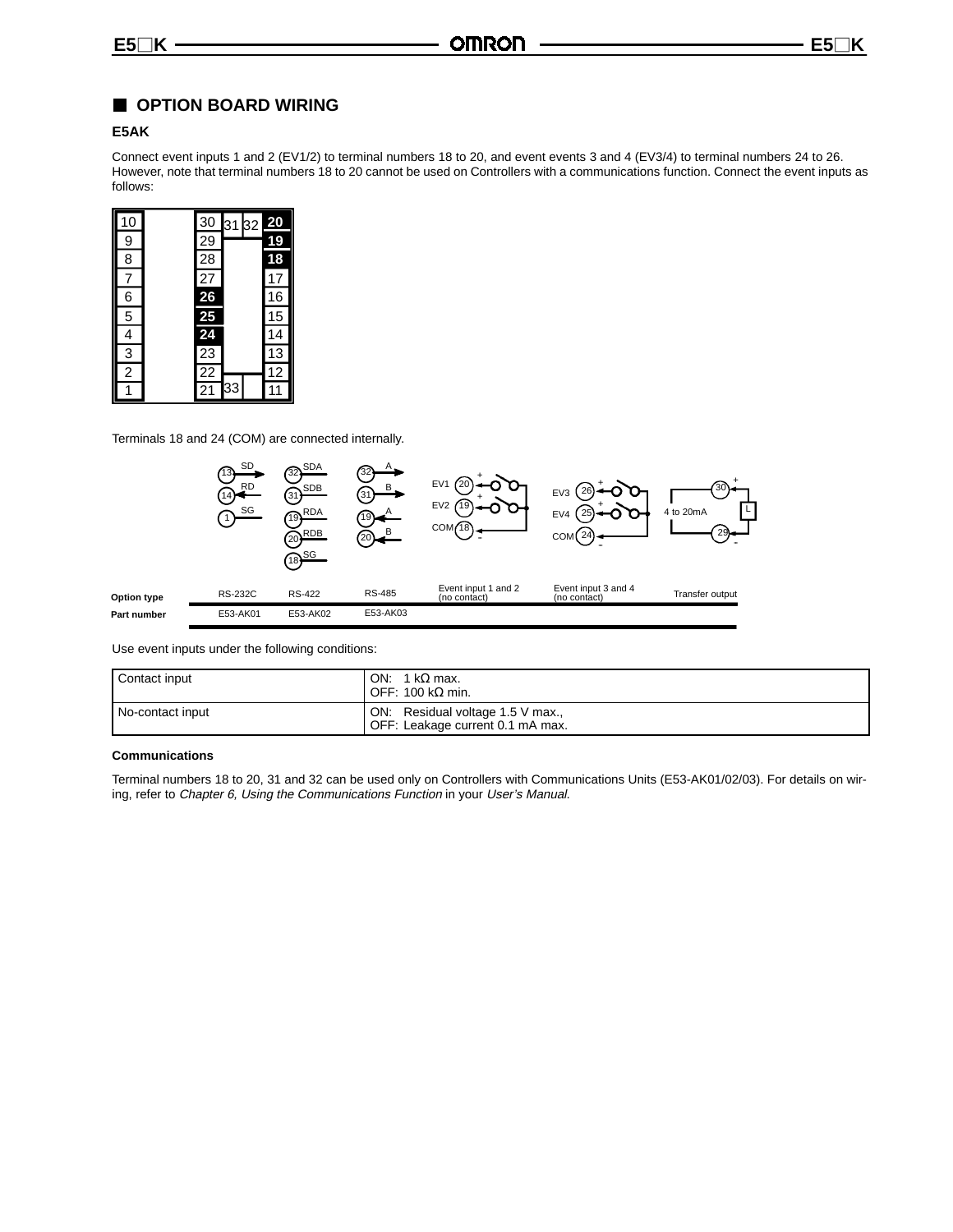## **E5EK**

Connect event inputs 1 and 2 (EV1/2) to terminal numbers 18 to 20. However, note that terminal numbers 18 to 20 cannot be used on Controllers with a communications function. Connect the event inputs as follows:

| 10             | 2122 | <u>20</u> |
|----------------|------|-----------|
| 9              |      | 19        |
| 8              |      | 18        |
| 7              |      | 17        |
| 6              |      | 16        |
| $\overline{5}$ |      | 15        |
| $\overline{4}$ |      | 14        |
| $\overline{3}$ |      | 13        |
| $\overline{2}$ |      | 12        |
|                | 23   | 11        |



Use event inputs under the following conditions:

| Contact input    | 1 k $\Omega$ max., OFF: 100 k $\Omega$ min.<br>ON:                   |
|------------------|----------------------------------------------------------------------|
| No-contact input | ON: Residual voltage 1.5 V max.,<br>OFF: Leakage current 0.1 mA max. |

#### **Communications**

Terminal numbers 18 to 20, 31 and 32 can be used only on Controllers with Communications Units (E53-AK01/02/03). For details on wiring, refer to Chapter 6, Using the Communications Function in your User's Manual.

#### **E5CK**

Terminal numbers 1, 13, and 14 are valid only when the Option Board is set in the Controller

The following four connections are possible depending on the model of the Option Board.

| 5<br>4 | 11 | 12 | 10<br>9 |             | $\rtimes$ SD<br>13<br><b>、</b> -RD<br>14 | $A_{+}$<br>B -<br>14. | 14          | L.J<br>4 to 20mA<br>14 |
|--------|----|----|---------|-------------|------------------------------------------|-----------------------|-------------|------------------------|
| 3      |    |    | 8       |             | SG                                       |                       |             |                        |
| 2      |    |    |         | Option type | <b>RS-232C</b>                           | <b>RS-485</b>         | Event input | Transfer output        |
|        | 13 | 14 | 6       | Part number | E53-CK01                                 | E53-CK03              | E53-CKB     | E53-CKF                |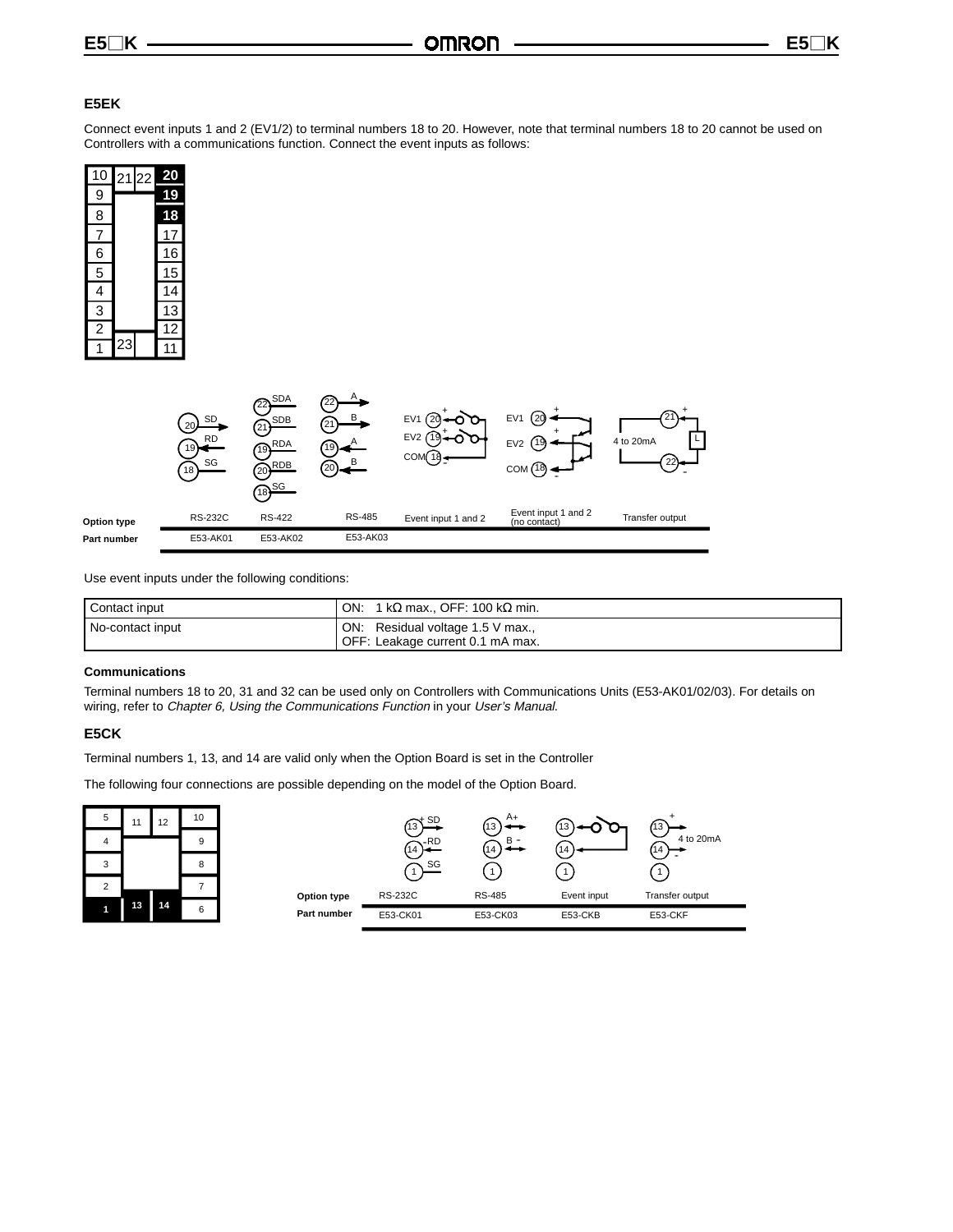

See the Process and Temperature Controller Catalog GCTC11 for further information on External SSR.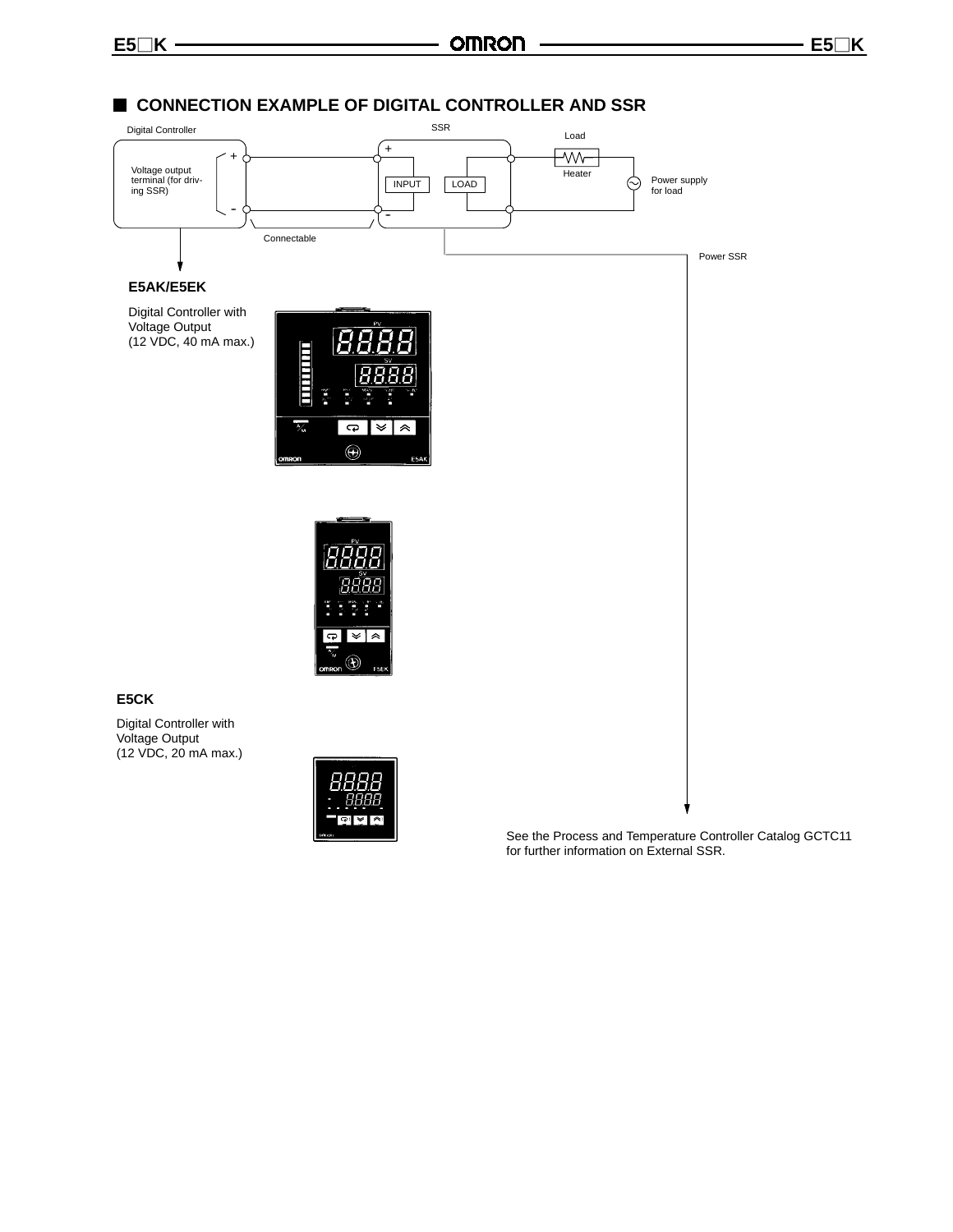## **Precautions**

## **PRECAUTIONS WHEN WIRING**

- Use wire ducts to separate input leads and power lines in order to protect the Controller and its lines from external noise.
- Solderless terminals are recommended when wiring the Controller.
- Tighten the terminal screws using a torque no greater than  $0.78$  N  $\cdot$  m, or 8 kgf  $\cdot$  cm max. Take care not to tighten the terminal screws too tightly.

## **Power Blocks**

The E5AK/E5EK has independent power supplies for each of the terminal blocks shown below.

#### **E5AK E5EK**







\* Uses same internal power supply

Note: Terminals 21 and 22 of the E5EK belong to the B block when a transfer output is set to option 1 and to the C block for other Option Boards.

## **OPERATING ENVIRONMENT**

- Keep within the rated ambient operating temperature, ambient operating humidity, and storage temperature ranges.
- Use the Unit according to the vibration resistance, shock resistance, and enclosure ratings.
- Do not use the Unit in places with corrosive gas or excessive dust.
- Do not use the Unit near machines generating high-frequency noise.

## **CORRECT USE**

#### **Mounting**

- The dimensions of the Digital Controller conform to DIN 43700.
- Recommended panel thickness is 1 to 8 mm.
- Mount the Unit horizontally.

## **Connection**

- To reduce inductive noise influence, the lead wires connecting the input type to the Digital Controller must be separated from the power lines and load lines.
- Use the specified compensating conductors for thermocouples. Use lead wires having a small resistance for platinum resistance thermometers.

#### **Connection Example**

- Wire the terminals of the Unit using solderless terminals.
- The tightening torque applied to the terminal screws of the Unit must be approximately  $0.78$  N  $\cdot$  m or 8 kgf  $\cdot$  cm.

Use the following type of solderless terminals for M3.5 screws.